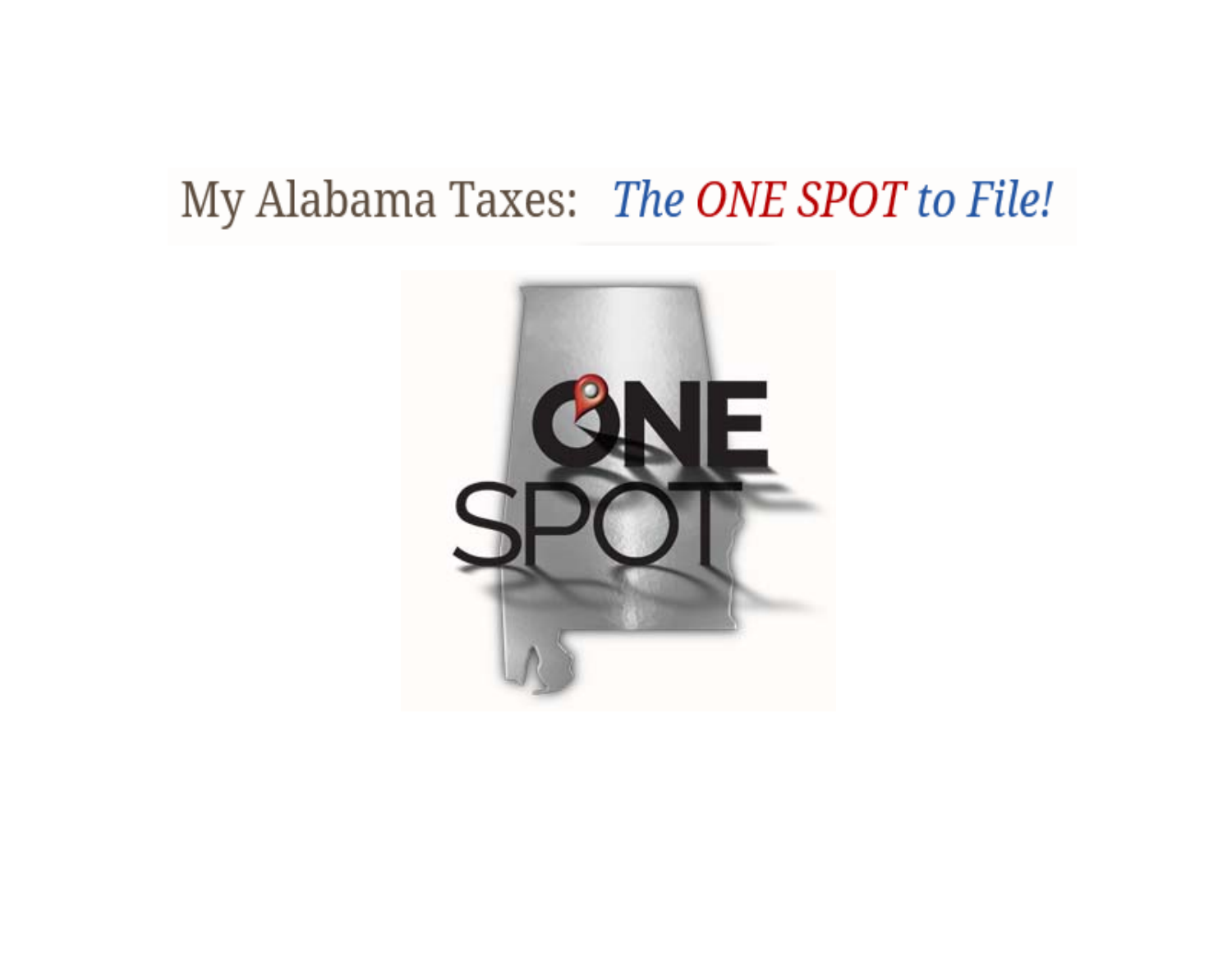

Optional Network **Election for <u>S</u>ingle** Point Online Transactions Eff. 10/1/13

## www.myalabamataxes.gov

## Follow us!

**@ONESPOTAlabama Lwitter** 

One Spot Alabama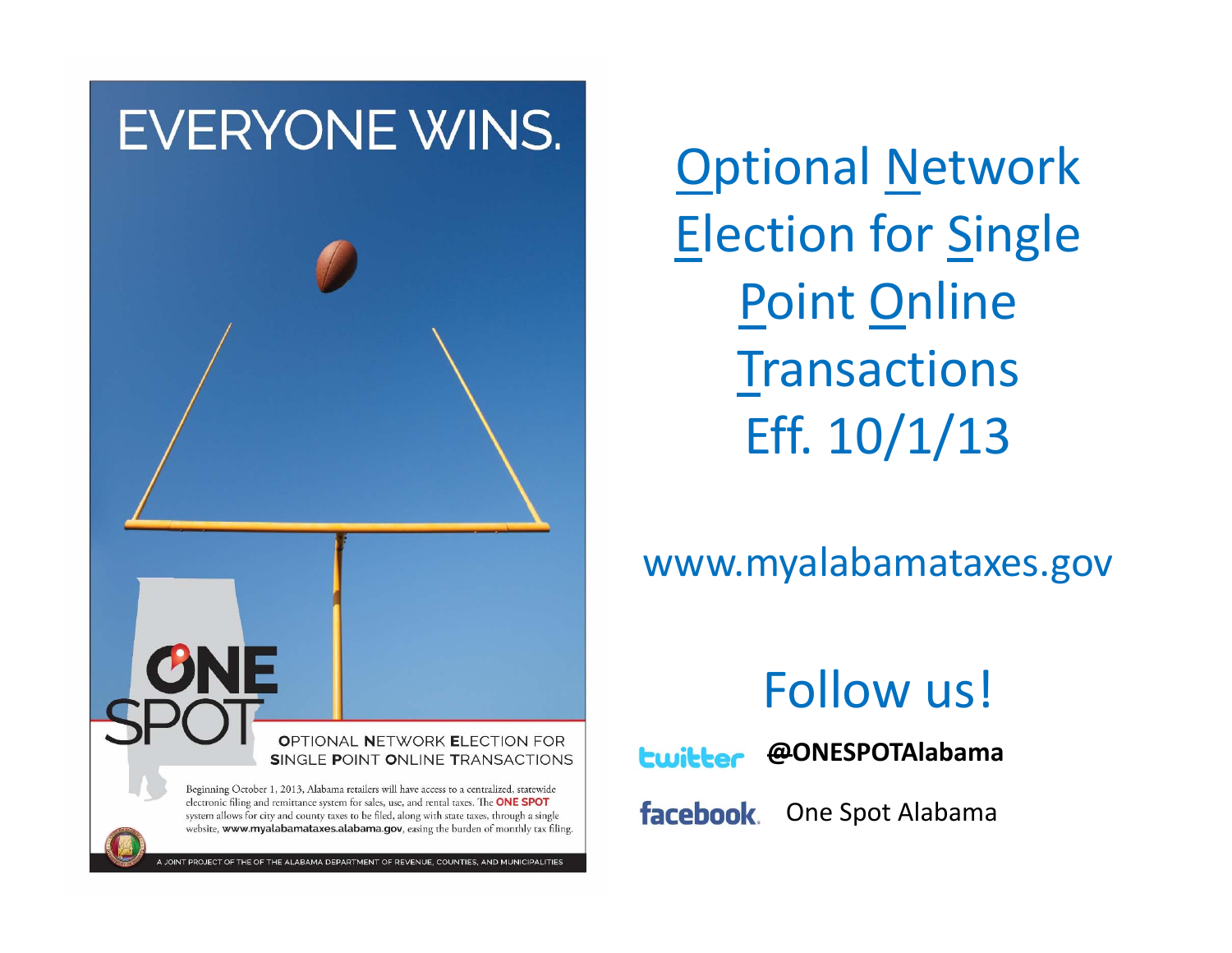Local governments (cities and counties) have the authority to administer their own taxes, authorize the Alabama Department of Revenue to administer their taxes, or hire <sup>a</sup> third‐party tax administrator.

You will often see or hear reference to 'State‐administered' and 'Non‐state administered' local taxes:

**State Administered** local taxes are those taxes that the local government authorized the Alabama Department of Revenue to administer on their behalf.

**Non‐State Administered (NSA)** local taxes are those taxes that the local government self‐administers or hired <sup>a</sup> third party administrator to administer for them.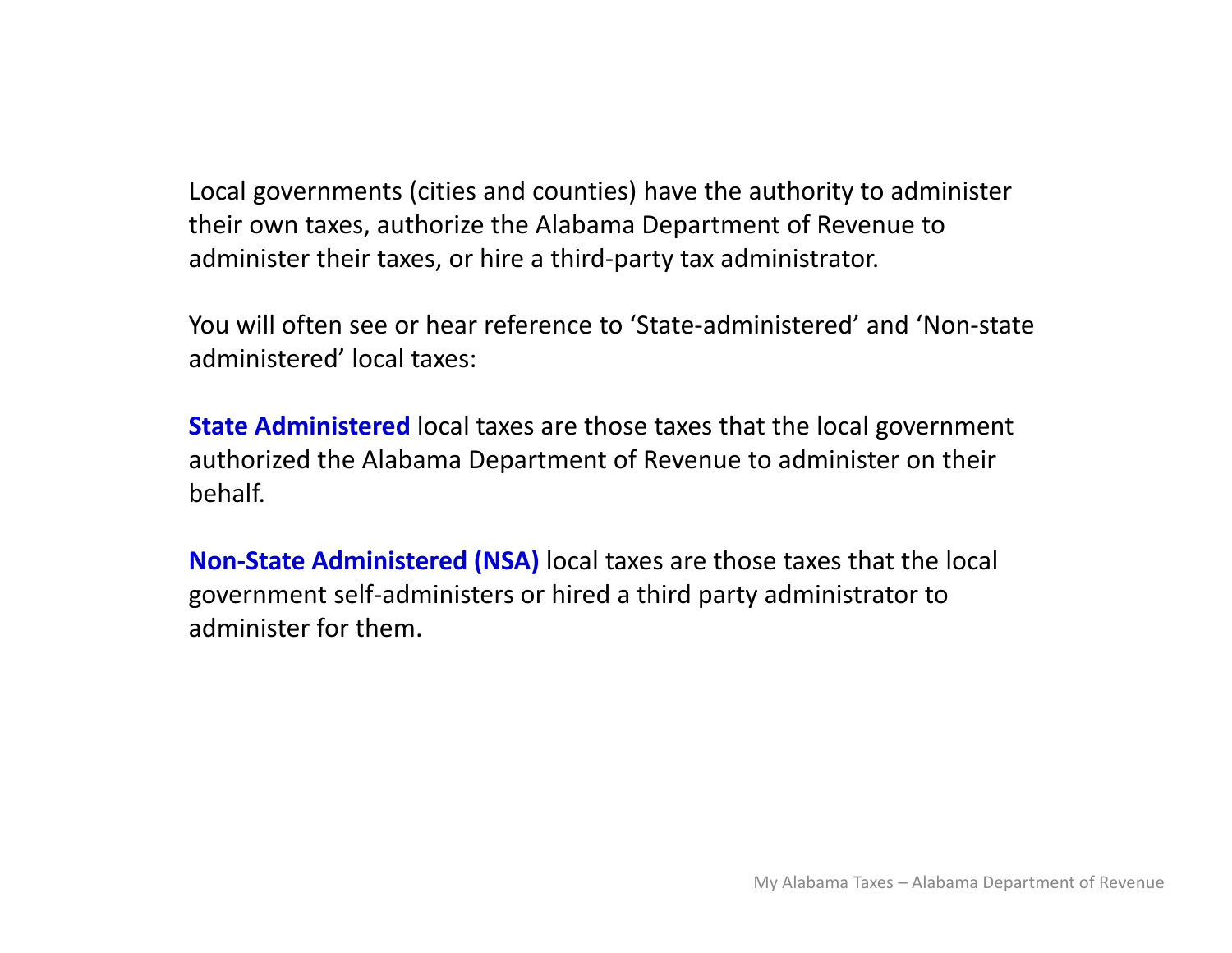**A few Non‐State Administered (NSA) Localities do not accept ACH Credit payments and, therefore, cannot be filed in ONE SPOT: https://revenue.alabama.gov/wp‐ [content/uploads/2017/05/No\\_ACH\\_Credit\\_Localities.pdf](https://revenue.alabama.gov/wp-content/uploads/2017/05/No_ACH_Credit_Localities.pdf)**

To be able to file all localities in MAT, Contact the ADOR EFT Unit: 334‐353‐7659 to change your ADOR assigned Local Tax (LCL‐) account from ACH Credit to ACH Debit method payments.

**For those Non‐State Administered (NSA) Localities and tax administrators that do accept ACH Credit payments, go to this link to obtain banking information:**

**[https://revenue.alabama.gov/sales](https://revenue.alabama.gov/sales-use/one-spot/contact-information-for-self-administered-localities/)‐use/one‐spot/contact‐information‐for‐ self‐administered‐localities/**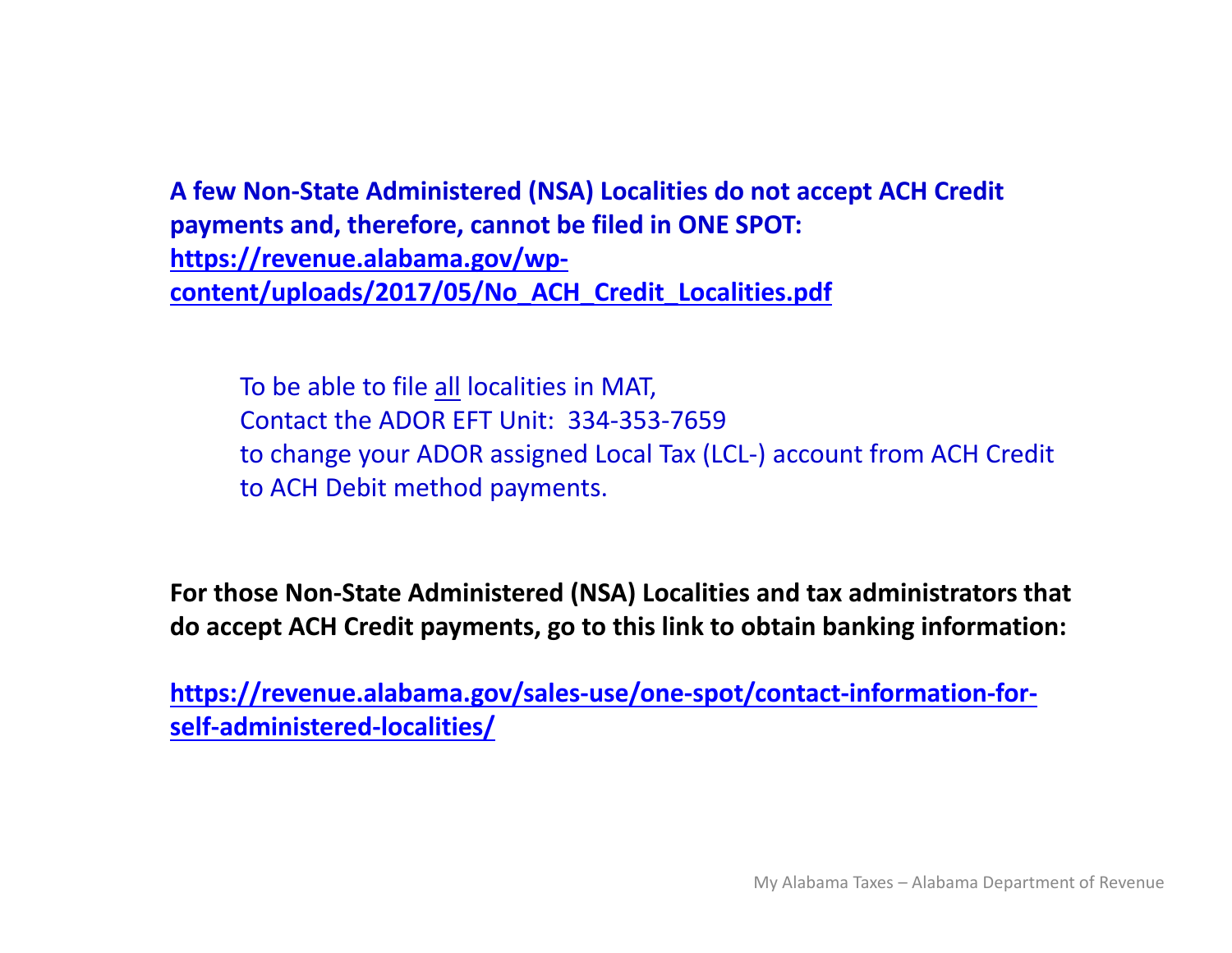#### **To file Non‐State Administered local taxes, as well as State Administered local taxes:**

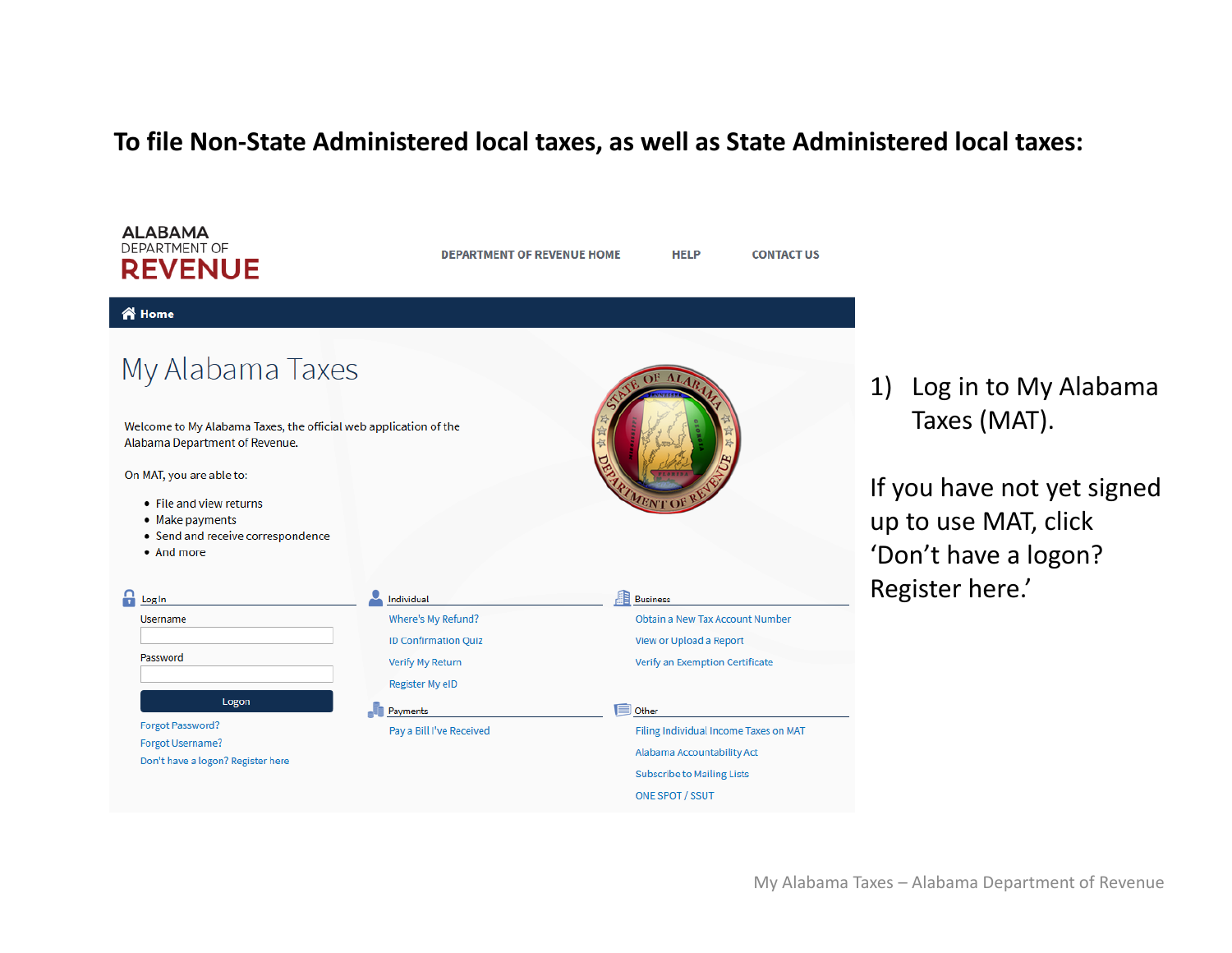### 2) Click the hyperlink for the Local Tax account.

If the ADOR Local Tax account (LCL) is not showing in your list of Accounts, you will need to add access to the account by clicking the 'Add access to an existing tax account' link.

**Note:** You do not "Add Access" to <sup>a</sup> self‐administered local account number, you only add the locality on the return, just as you would <sup>a</sup> state‐administered locality.



The balances shown reflect only the accounts and filing periods shown in MAT and may not reflect your overall balance with the Alabama Department of Revenue.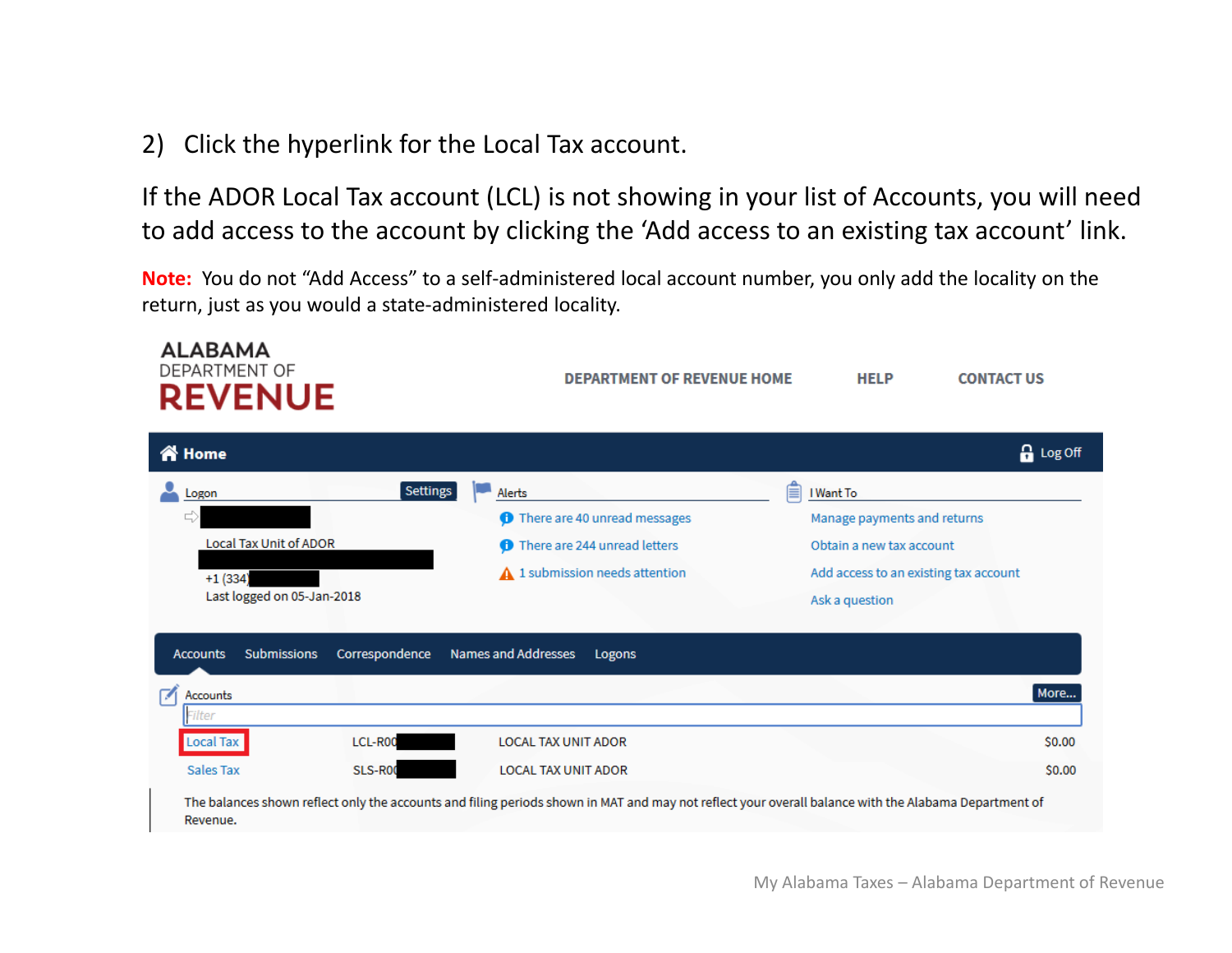- 3) This taxpayer is an ACH Credit Filer as indicated by the note below.
- 4) Select the hyperlink for <sup>a</sup> period to file <sup>a</sup> Local Tax return.

| <b>My Alabama Taxes</b>                     |                |                                                                                                                                                                                                                                                            |                             | <b>a</b> Log Off    |
|---------------------------------------------|----------------|------------------------------------------------------------------------------------------------------------------------------------------------------------------------------------------------------------------------------------------------------------|-----------------------------|---------------------|
| My Alabama Taxes > Local Tax                |                |                                                                                                                                                                                                                                                            |                             |                     |
|                                             |                |                                                                                                                                                                                                                                                            |                             |                     |
|                                             |                | The Local Tax return has been updated. Please take a moment to familiarize yourself with the new layout.                                                                                                                                                   |                             |                     |
| Account                                     | Settings       | <b>Account Alerts</b>                                                                                                                                                                                                                                      | 目<br>I Want To              | More                |
|                                             |                | <b>t</b> There are 5 unread messages                                                                                                                                                                                                                       | Manage payments and returns |                     |
| <b>LOCAL TAX UNIT ADOR</b><br>*****8984     |                |                                                                                                                                                                                                                                                            | Make a billing payment      |                     |
| $\Rightarrow$ Local Tax<br>LCL-R0           |                |                                                                                                                                                                                                                                                            | Ask a question              |                     |
| <b>Balance: \$0.00</b>                      |                |                                                                                                                                                                                                                                                            |                             |                     |
| <b>Recent Periods</b><br><b>Submissions</b> | Correspondence | <b>Names and Addresses</b><br>Logons                                                                                                                                                                                                                       |                             |                     |
|                                             |                | Our records indicate you are an EFT ACH Credit Method payer. You must initiate payments through your banking institution. If you wish to<br>switch from ACH Credit Method to ACH Debit Method or Pay by Check, please call our EFT Unit at 1-877-256-2447. |                             |                     |
| <b>Recent Periods</b><br>P                  |                |                                                                                                                                                                                                                                                            |                             | <b>View Periods</b> |
| 31-Jan-2018                                 | \$0.00         |                                                                                                                                                                                                                                                            |                             |                     |
| 31-Dec-2017                                 | \$0.00         |                                                                                                                                                                                                                                                            |                             |                     |
| 30-Nov-2017                                 | \$0.00         |                                                                                                                                                                                                                                                            |                             |                     |
| $21 - \sqrt{6} + 2017$                      | so oo          |                                                                                                                                                                                                                                                            |                             |                     |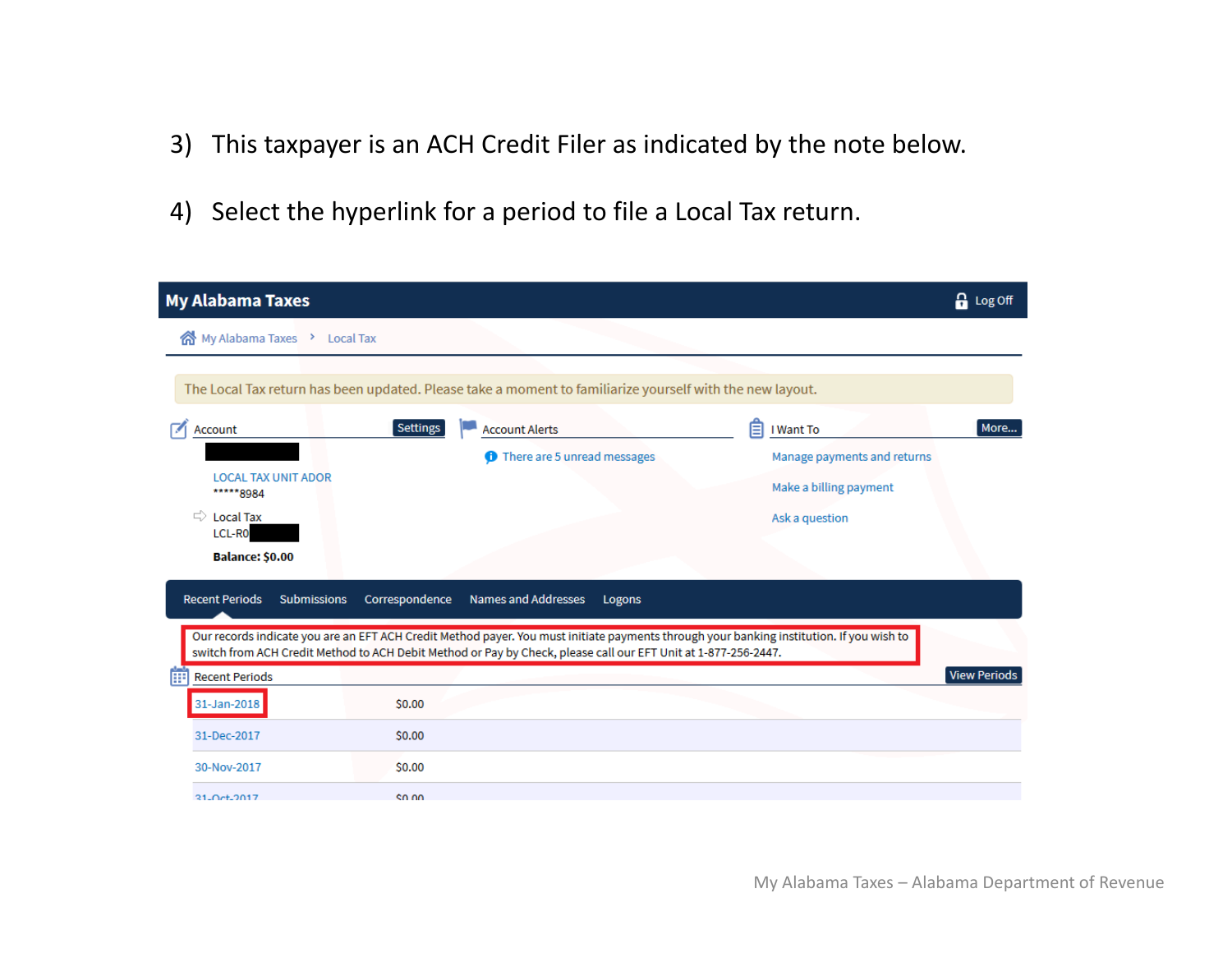### 5) Select the **File Now** hyperlink for <sup>a</sup> period to file <sup>a</sup> Local Tax return.

**NOTE:** The local return payment is made with the return filing. The 'Make <sup>a</sup> payment' link should only be used for additional payments for State Administered local taxes **ONLY**. If you need to make an additional payment to <sup>a</sup> Non‐State Administered Locality, you will need to contact that locality or their tax administrator directly.

| <b>My Alabama Taxes</b>                                                                                  |                            |                       |
|----------------------------------------------------------------------------------------------------------|----------------------------|-----------------------|
| My Alabama Taxes > Local Tax > 31-Jan-2018                                                               |                            |                       |
|                                                                                                          |                            |                       |
| The Local Tax return has been updated. Please take a moment to familiarize yourself with the new layout. |                            |                       |
| Period                                                                                                   | <b>Period Alerts</b>       | E<br>I Want To        |
|                                                                                                          | There are no alerts        | File or view a return |
| <b>LOCAL TAX UNIT ADOR</b><br>*****8984                                                                  |                            |                       |
| <b>Local Tax</b><br>LCL-R00                                                                              |                            |                       |
| $\Rightarrow$<br>31-Jan-2018                                                                             |                            |                       |
| <b>Balance: \$0.00</b>                                                                                   |                            |                       |
| 匪<br>Summary                                                                                             | <b>Period Activity</b>     |                       |
| There has been no financial activity                                                                     | There has been no activity |                       |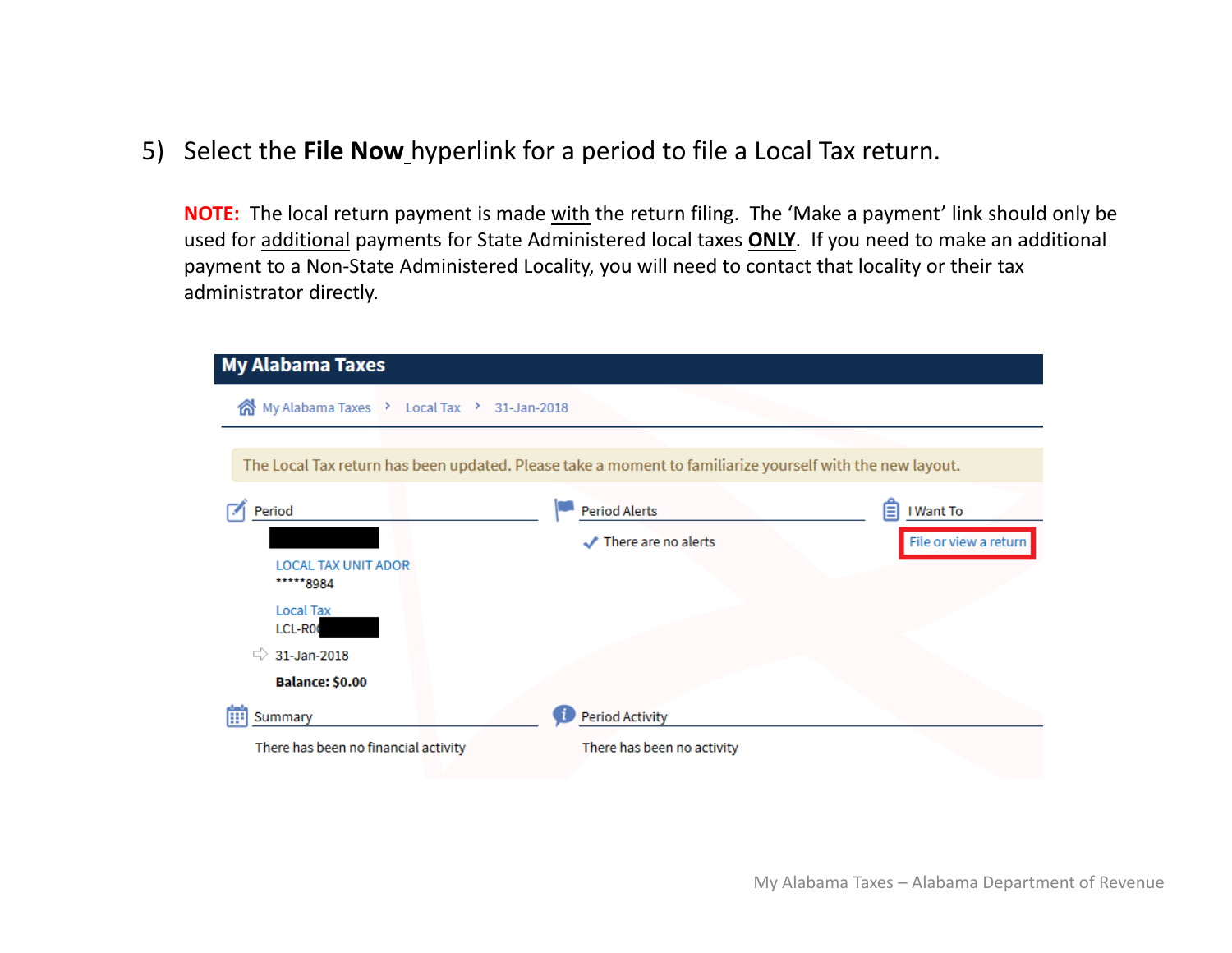### 6) Click on the **Return Table** link to fill out the Local Tax return.

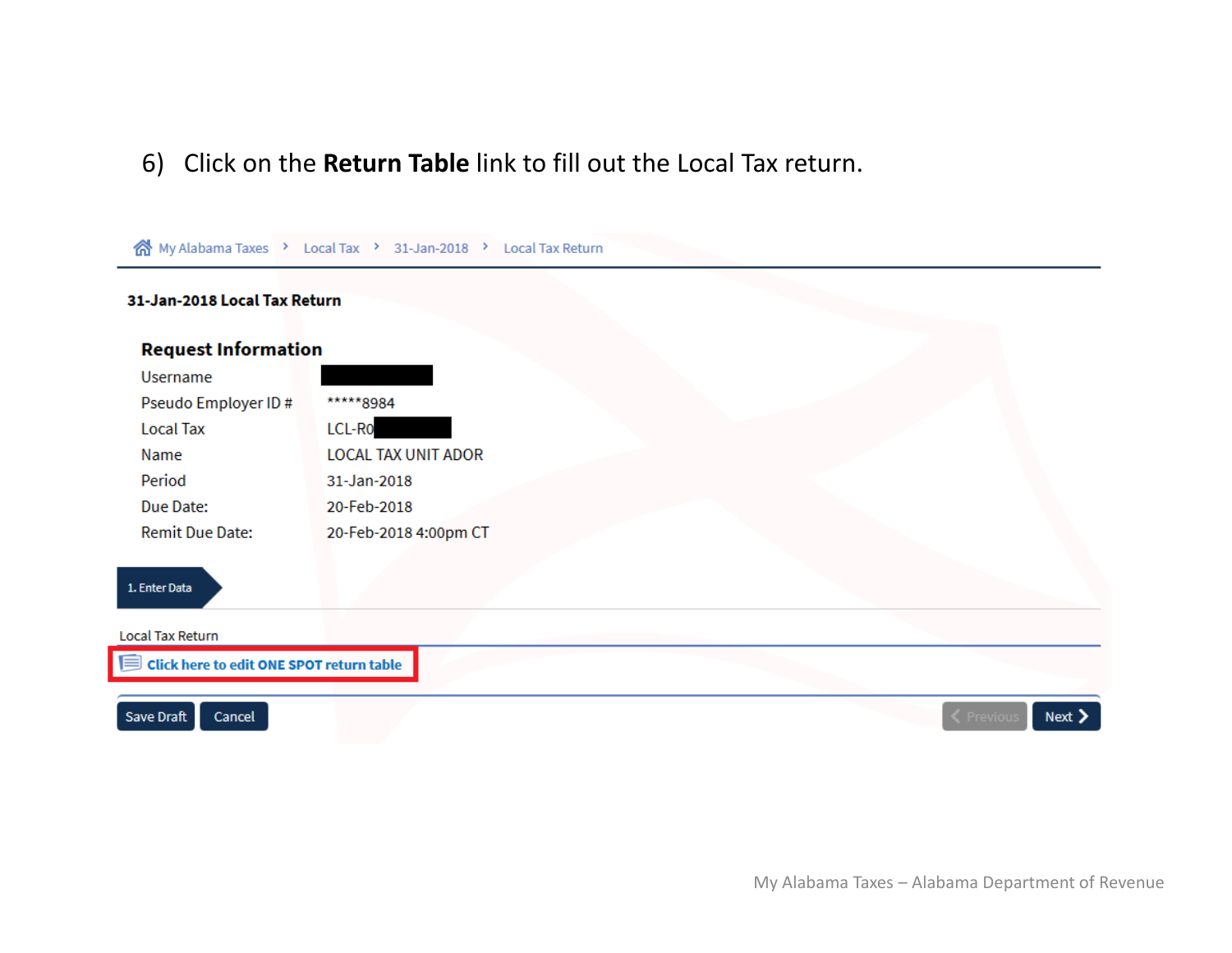

7) Click on the description link in Step 1 for detail information and instructionsregarding the Local Return Table.

Please take the time to read through the description information before you begin your first filing.

**NOTE:** There is <sup>a</sup> link to NSAcontact information on the Return Table screen.

**NOTE:** The filer is reminded of the ACH Credit payment requirements throughout the filing process.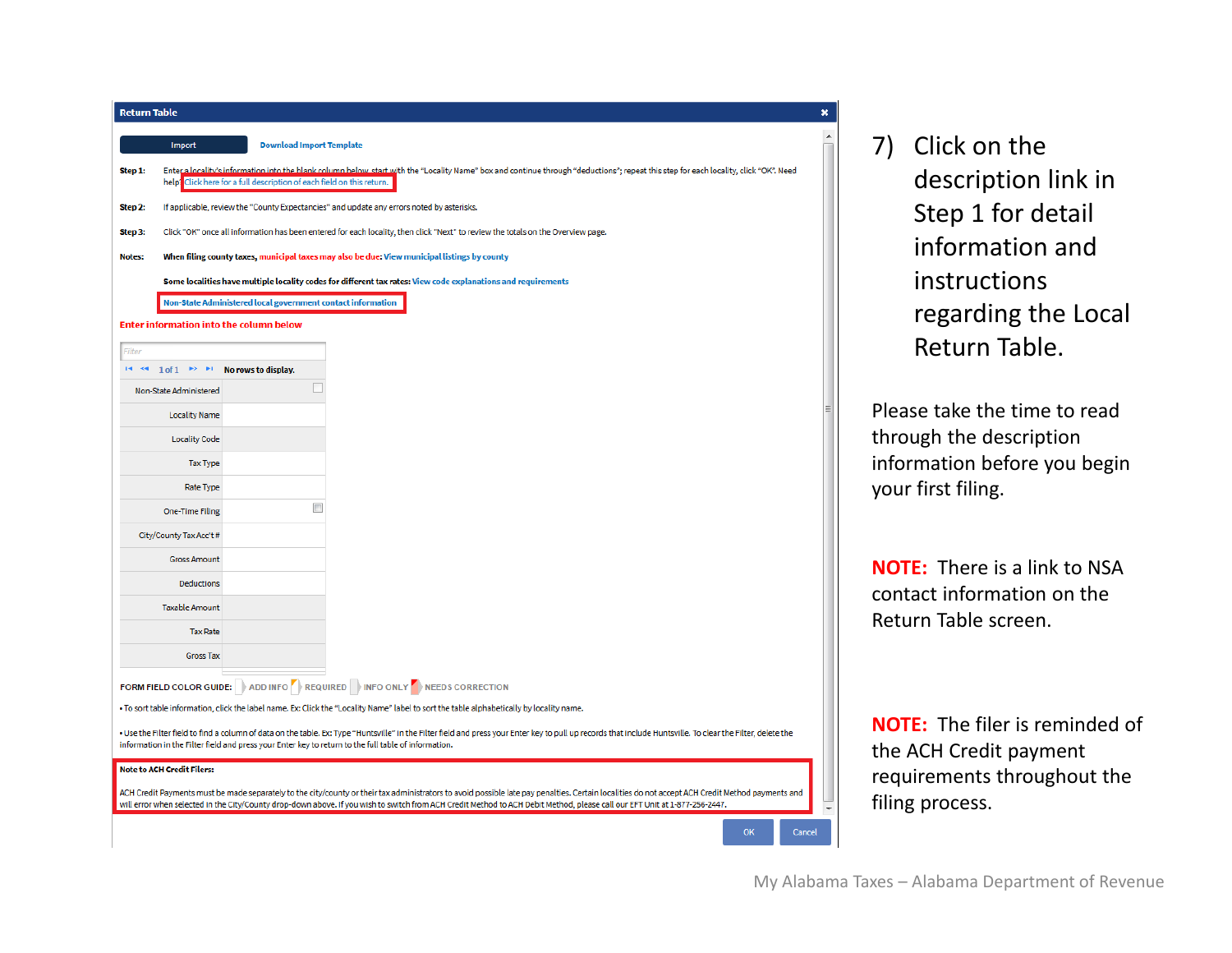| Filter                                                |                                      |   |  |
|-------------------------------------------------------|--------------------------------------|---|--|
| $1 of 1$ <sup>*</sup><br><b>ISLE</b><br>$\prec$<br>H. | <b>Show Errors</b><br>$1 - 1$ of $1$ |   |  |
| Non-State Administered                                |                                      |   |  |
| Locality Name                                         | <b>HOOVER</b>                        |   |  |
| <b>Locality Code</b>                                  | 9424                                 |   |  |
| <b>Tax Type</b>                                       |                                      |   |  |
| Rate Type                                             | Required                             |   |  |
| <b>One-Time Filing</b>                                |                                      | П |  |
| City/County Tax Acc't#                                |                                      |   |  |
| <b>Gross Amount</b>                                   | 0.00                                 |   |  |
| <b>Deductions</b>                                     | 0.00                                 |   |  |
| <b>Taxable Amount</b>                                 | 0.00                                 |   |  |
| <b>Tax Rate</b>                                       | 0.0000                               |   |  |
| <b>Gross Tax</b>                                      | 0.00                                 |   |  |
|                                                       | Copy Record                          |   |  |
|                                                       | Delete this Record                   |   |  |

· To sort table information, click the label name. Ex: Click the "Locality Name" label to sort the table alphabetically by locality name.

8) Click in the 'Locality Name' white field tobegin typing the locality name. The list will filter to a short list to select from or you can use the dropdown arrow to find and select the locality.

> Continue down that column to fill out the required tax information for that locality.

9) Or, click the Import button to import <sup>a</sup> file template with the appropriate return information.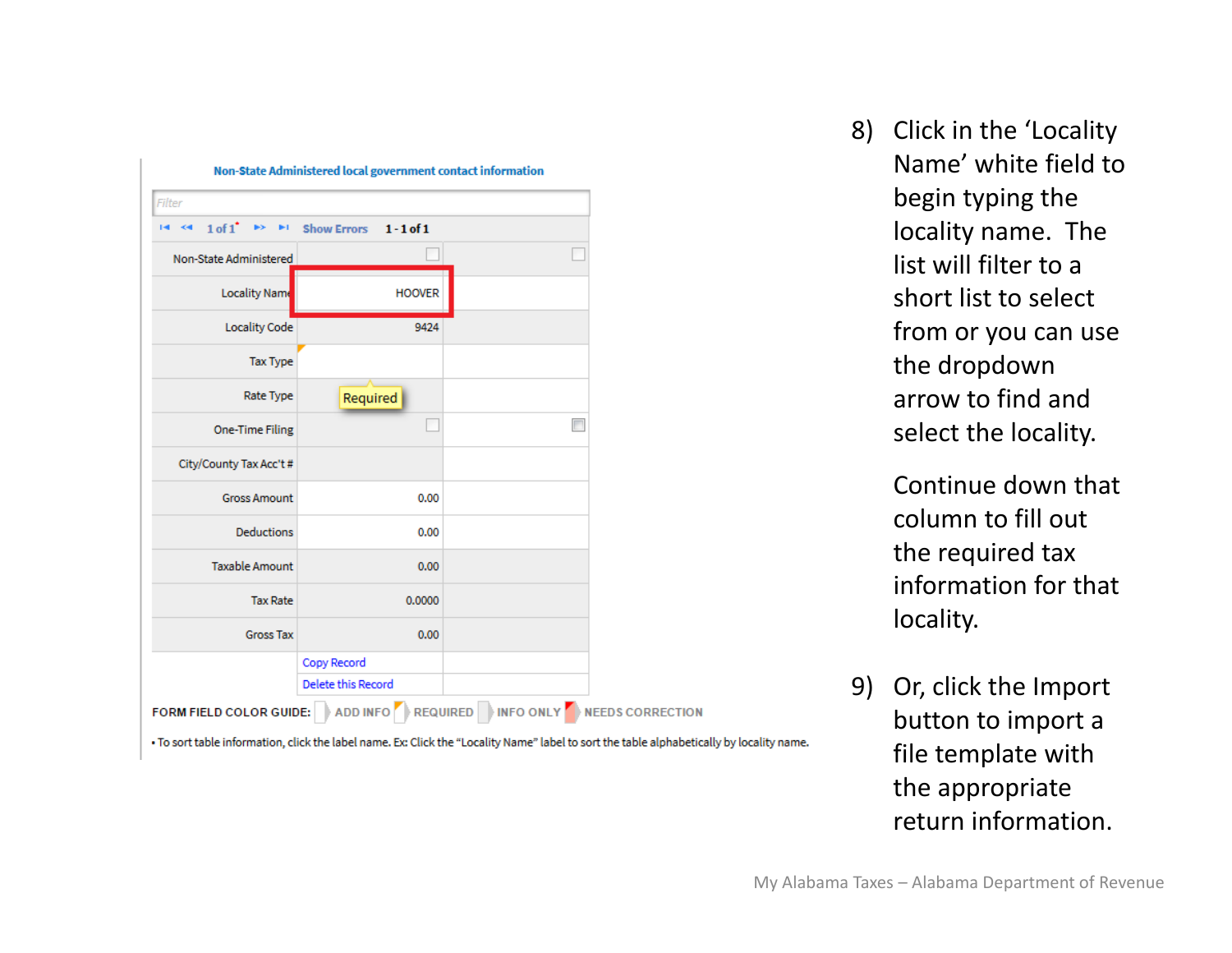

10) To add the next locality to the return, either click the **Copy Record** link at the bottom of the column, or click into the **Locality** field in the next empty column to the right.

**NOTE:** If you select the One‐Time Filing box, that column of information will **NOT** be on your return profile next month. One‐ Time Filing is used to indicate that you had taxes due in this locality one time and do not need to file <sup>a</sup> return for that locality each filing period.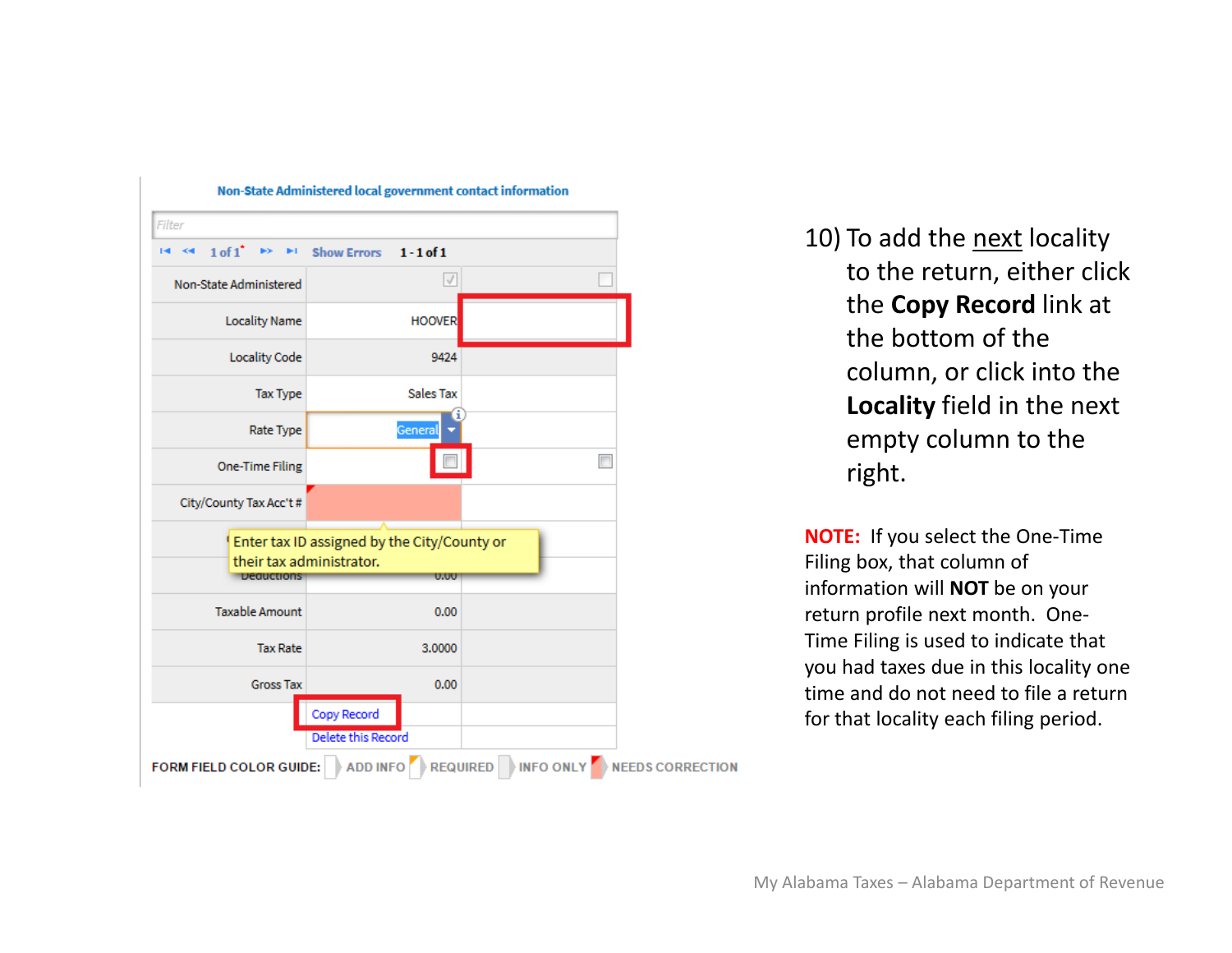### 11) Once the appropriate information is filled out on the return, click the **OK** button.

| Filter                 |                                                      |                       |                           |                          |
|------------------------|------------------------------------------------------|-----------------------|---------------------------|--------------------------|
|                        | 14 <4 1 of 1 <sup>*</sup> P> PI Show Errors 1-3 of 3 |                       |                           |                          |
| Non-State Administered | $\sqrt{}$                                            |                       |                           |                          |
| <b>Locality Name</b>   | <b>HOOVER</b>                                        | <b>ALLGOOD</b>        | <b>ARGO</b>               |                          |
| <b>Locality Code</b>   | 9424                                                 | 9709                  | 9729                      |                          |
| <b>Tax Type</b>        | <b>Sales Tax</b>                                     | Sales Tax             | <b>Sales Tax</b>          |                          |
| Rate Type              | General                                              | Farm Machines & Equip | Farm Machines & Equip     |                          |
| <b>One-Time Filing</b> | $\Box$                                               | $\Box$                | П                         | $\overline{\phantom{a}}$ |
| City/County Tax Acc't# | 054689                                               |                       |                           |                          |
| <b>Gross Amount</b>    | 5,165.00                                             | 745.87                | 62,456.35                 |                          |
| <b>Deductions</b>      | 654.00                                               | 0.00                  | 0.00                      |                          |
| <b>Taxable Amount</b>  | 4,511.00                                             | 745.87                | 62,456.35                 |                          |
| <b>Tax Rate</b>        | 3.0000                                               | 3.0000                | 1.5000                    |                          |
| <b>Gross Tax</b>       | 135.33                                               | 22.38                 | 936.85                    |                          |
|                        | Copy Record                                          | Copy Record           | Copy Record               |                          |
|                        | Delete this Record                                   | Delete this Record    | <b>Delete this Record</b> |                          |

· To sort table information, click the label name. Ex: Click the "Locality Name" label to sort the table alphabetically by locality name.

. Use the Filter field to find a column of data on the table. Ex: Type "Huntsville" in the Filter field and press your Enter key to pull up records that include Huntsville. To clear the Filter, delete the information in the Filter field and press your Enter key to return to the full table of information.

#### **Note to ACH Credit Filers:**

ACH Credit Payments must be made separately to the city/county or their tax administrators to avoid possible late pay penalties. Certain localities do not accept ACH Credit Method payments and will error when selected in the City/County drop-down above. If you wish to switch from ACH Credit Method to ACH Debit Method, please call our EFT Unit at 1-877-256-2447.

Cancel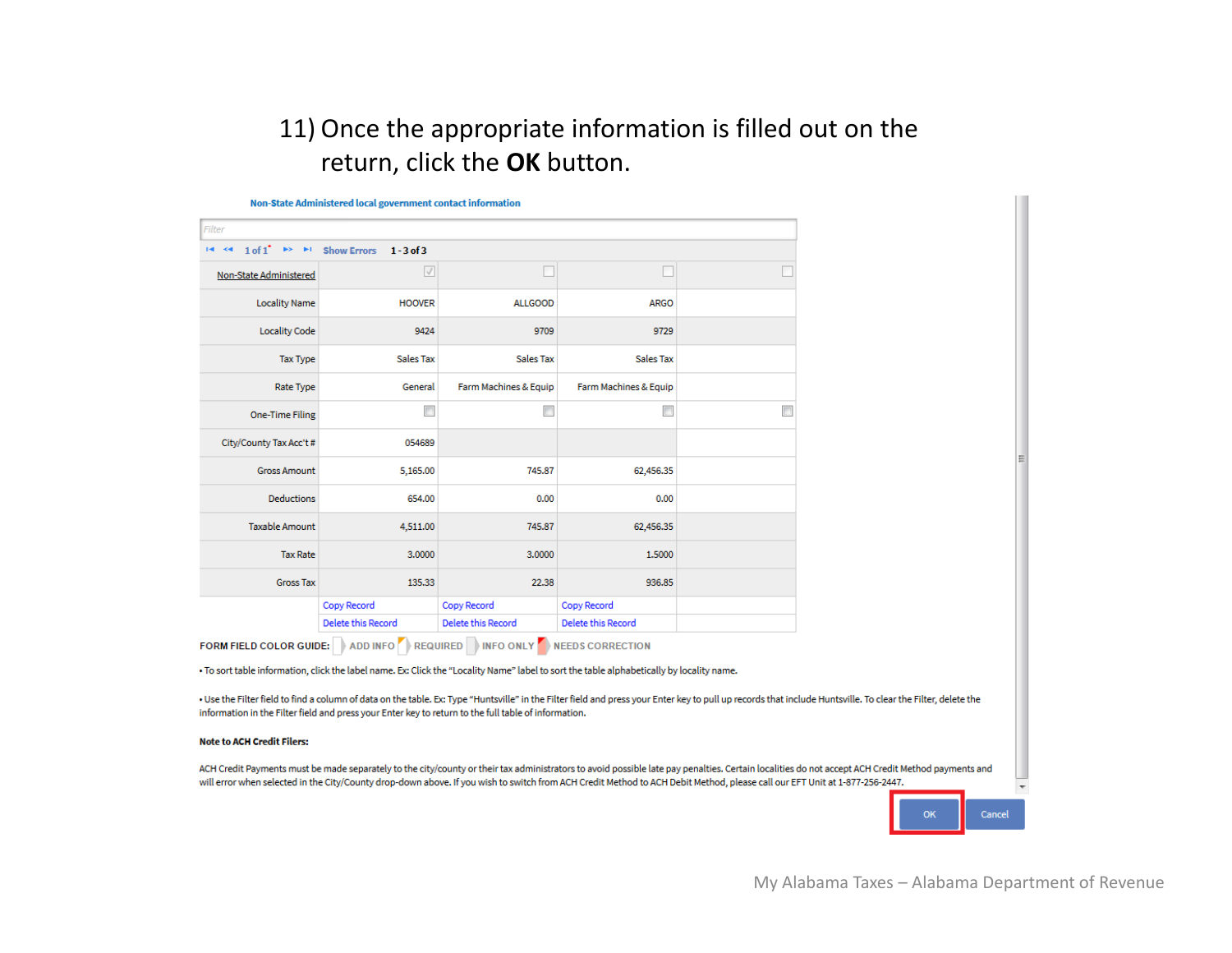| <b>Return Table</b>       |                                                        |                                                                                                                                                                                                                                   |
|---------------------------|--------------------------------------------------------|-----------------------------------------------------------------------------------------------------------------------------------------------------------------------------------------------------------------------------------|
|                           | Import                                                 | <b>Download Import Template</b>                                                                                                                                                                                                   |
| Step 1:                   | of each field on this return.                          | Enter a locality's information into the blank column below, start with the "Locality Name" box and continue<br>through "deductions"; repeat this step for each locality, click "OK". Need help? Click here for a full description |
| Step 2:                   |                                                        | If applicable, review the "County Expectancies" and update any errors noted by asterisks.                                                                                                                                         |
| Step 3:                   |                                                        | Click "OK" ance all information has heen entered for each locality then click "Next" to review the totals on the Ovenriew name                                                                                                    |
| Notes:                    | <b>When filin</b>                                      |                                                                                                                                                                                                                                   |
|                           | Some loc<br><b>Non-State Administ</b>                  | You have filed for municipalities without adding their corresponding county. The following<br>counties may need to be added to this return to make it more complete:                                                              |
| Filter<br>$1 - 1 - 1 = 1$ | <b>Click the button bel</b><br>1 of 1<br>$\Rightarrow$ | <b>BLOUNT COUNTY</b><br>JEFFERSON CO SPECIAL REVENUE<br><b>JEFFERSON COUNTY</b><br><b>SHELBY COUNTY</b><br><b>ST CLAIR COUNTY</b>                                                                                                 |
|                           | Non-State Admini<br>Locality                           | Click OK to close this box, then click the County Expectancies button above the table to select<br>counties to add to the return and continue with the filing process.                                                            |
|                           | Locality<br>Ta:                                        | If you do not wish to add any of these counties, click OK to close this box and then click Next to<br>continue filing without them.                                                                                               |
|                           | Rate                                                   |                                                                                                                                                                                                                                   |
|                           | One-Time                                               |                                                                                                                                                                                                                                   |
|                           | City/County Tax Acc't #                                | 054689                                                                                                                                                                                                                            |

After clicking the OK button on the return…

12) The message shown in the popup is dependent on the localities entered on the Local Tax Return.

> The counties listedare county filing expectancies that should exist on the return for the municipalities previously entered.

Click the **OK** button after reading the information provided.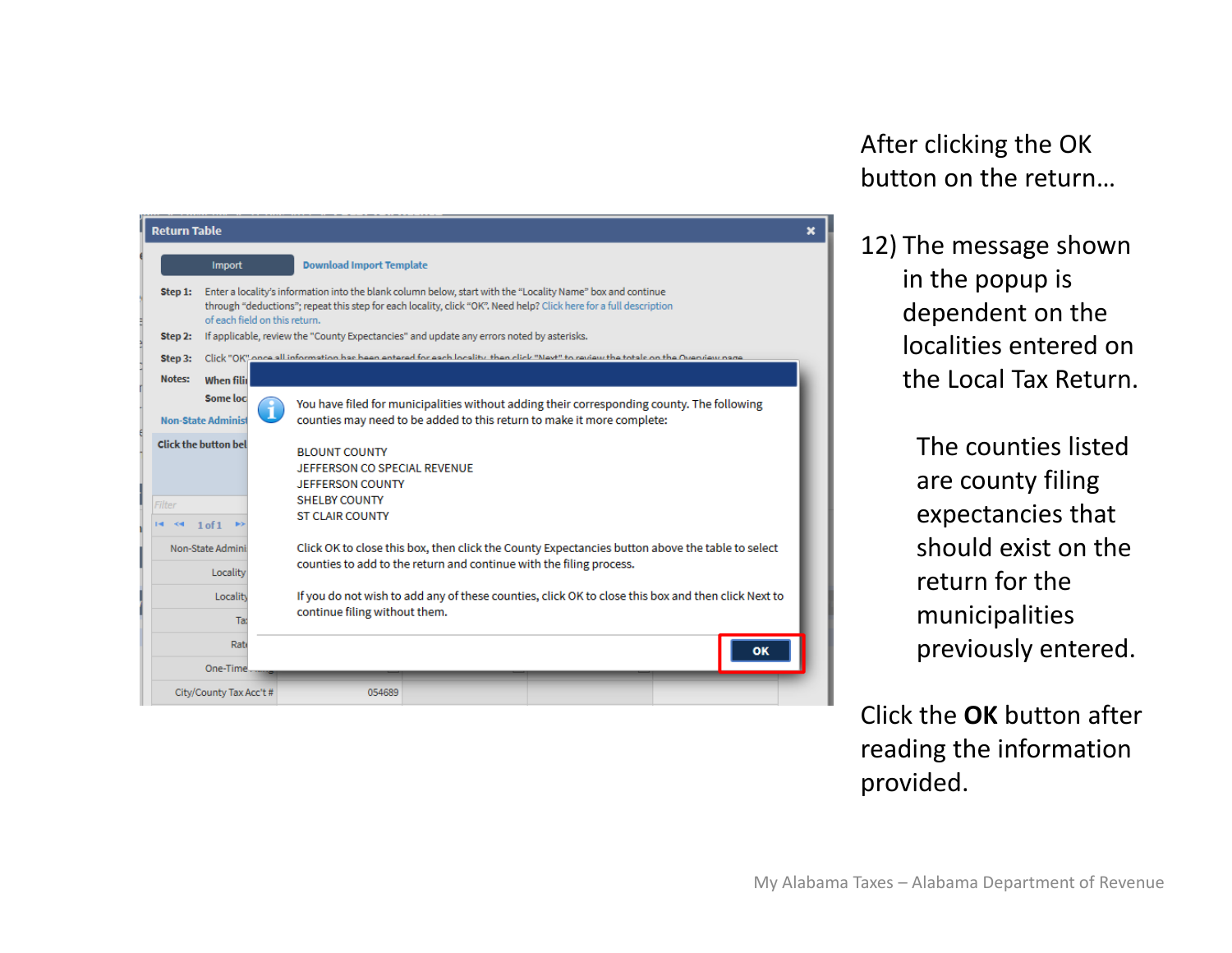13) A **County Expectancies** button is now available to review the county expectancies that were mentioned in the previous popup box.

|                | <b>Return Table</b>                                                                                                              |                                                                                                                                                                                                                  |                                                                                                                        |                       |  |  |  |
|----------------|----------------------------------------------------------------------------------------------------------------------------------|------------------------------------------------------------------------------------------------------------------------------------------------------------------------------------------------------------------|------------------------------------------------------------------------------------------------------------------------|-----------------------|--|--|--|
|                | Import                                                                                                                           | <b>Download Import Template</b>                                                                                                                                                                                  |                                                                                                                        |                       |  |  |  |
| Step 1:        |                                                                                                                                  | Enter a locality's information into the blank column below, start with the "Locality Name" box and continue through "deductions"; repea<br>help? Click here for a full description of each field on this return. |                                                                                                                        |                       |  |  |  |
| Step 2:        | If applicable, review the "County Expectancies" and update any errors noted by asterisks.                                        |                                                                                                                                                                                                                  |                                                                                                                        |                       |  |  |  |
| Step 3:        | Click "OK" once all information has been entered for each locality, then click "Next" to review the totals on the Overview page. |                                                                                                                                                                                                                  |                                                                                                                        |                       |  |  |  |
| Notes:         |                                                                                                                                  |                                                                                                                                                                                                                  | When filing county taxes, municipal taxes may also be due: View municipal listings by county                           |                       |  |  |  |
|                |                                                                                                                                  |                                                                                                                                                                                                                  | Some localities have multiple locality codes for different tax rates: View code explanations and requirements          |                       |  |  |  |
|                |                                                                                                                                  | Non-State Administered local government contact information                                                                                                                                                      |                                                                                                                        |                       |  |  |  |
| Filter         |                                                                                                                                  | <b>County Expectancies</b>                                                                                                                                                                                       | Click the button below to select counties to add to the table. You may proceed without adding any additional counties. |                       |  |  |  |
| $\blacksquare$ | 1 of 1<br>$\blacktriangleright$ $\blacktriangleright$ $\blacktriangleright$ $\dashv$                                             | $1 - 3$ of 3                                                                                                                                                                                                     |                                                                                                                        |                       |  |  |  |
|                | Non-State Administered                                                                                                           | $\sqrt{}$                                                                                                                                                                                                        |                                                                                                                        |                       |  |  |  |
|                | <b>Locality Name</b>                                                                                                             | <b>HOOVER</b>                                                                                                                                                                                                    | <b>ALLGOOD</b>                                                                                                         | ARGO                  |  |  |  |
|                | <b>Locality Code</b>                                                                                                             | 9424                                                                                                                                                                                                             | 9709                                                                                                                   | 9729                  |  |  |  |
|                | <b>Tax Type</b>                                                                                                                  | Sales Tax                                                                                                                                                                                                        | Sales Tax                                                                                                              | Sales Tax             |  |  |  |
|                | Rate Type                                                                                                                        | General                                                                                                                                                                                                          | Farm Machines & Equip                                                                                                  | Farm Machines & Equip |  |  |  |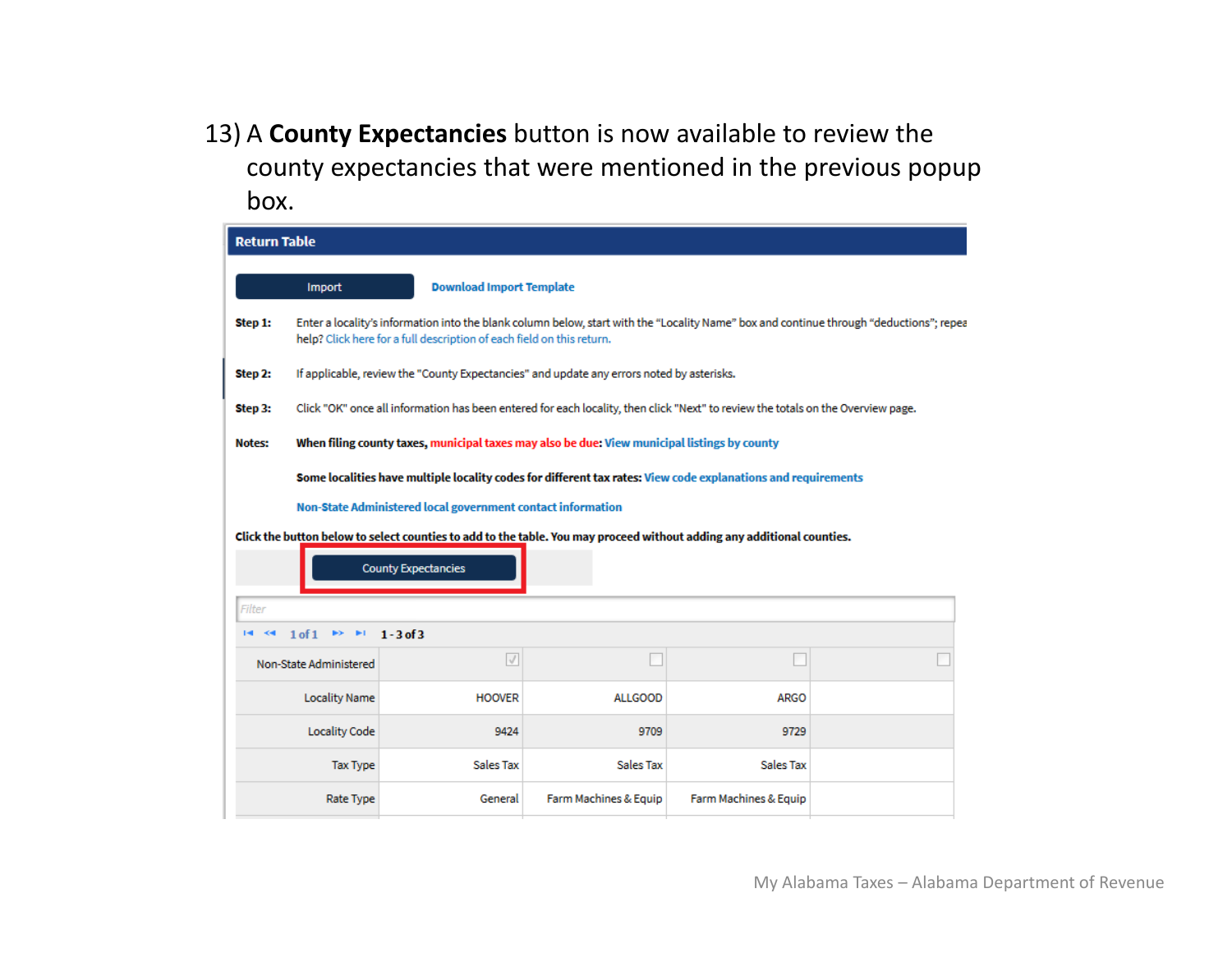14) Counties are listed with the corresponding locality that generated the expectancy.

Check the box 'Select All Counties' or the individual box in the 'Generate?' column for each county expectancy that needs to be added to the return and click the **Ok** button and complete the Return Table information for the added counties.

If there are no county expectancies to generate, click **Cancel**.

| $\mathbf x$<br><b>Counties</b> |                      |                                  |             |                 |                               |               |               |                   |                           |
|--------------------------------|----------------------|----------------------------------|-------------|-----------------|-------------------------------|---------------|---------------|-------------------|---------------------------|
|                                | Select All Counties  | <b>Select None</b>               |             |                 |                               |               |               |                   |                           |
| Generate?                      | County               |                                  | County Code | County Tax Type | County Rate Type              | Locality      | Locality Code | Locality Tax Type | <b>Locality Rate Type</b> |
| $\overline{\mathcal{L}}$       | <b>BLOUNT COUNTY</b> |                                  | 7005        | Sales Tax       | Farm Machines & Equip ALLGOOD |               | 9709          | Sales Tax         | Farm Machines & Equip     |
| $\overline{\mathcal{J}}$       |                      | JEFFERSON CO SPECIAL REVENU 7337 |             | Sales Tax       | General                       | <b>HOOVER</b> | 9424          | Sales Tax         | General                   |
| $\Box$                         |                      | JEFFERSON CO SPECIAL REVENU 7337 |             | Sales Tax       | Farm Machines & Equip   ARGO  |               | 9729          | Sales Tax         | Farm Machines & Equip     |
| $\Box$                         | JEFFERSON COUNTY     |                                  | 7037        | Sales Tax       | Farm Machines & Equip   ARGO  |               | 9729          | Sales Tax         | Farm Machines & Equip     |
| √                              | JEFFERSON COUNTY     |                                  | 7037        | Sales Tax       | General                       | <b>HOOVER</b> | 9424          | Sales Tax         | General                   |
| $\Box$                         | SHELBY COUNTY        |                                  | 7058        | Sales Tax       | General                       | <b>HOOVER</b> | 9424          | Sales Tax         | General                   |
| $\blacktriangledown$           | ST CLAIR COUNTY      |                                  | 7059        | Sales Tax       | Farm Machines & Equip   ARGO  |               | 9729          | Sales Tax         | Farm Machines & Equip     |
| <b>7 Rows</b>                  |                      |                                  |             |                 |                               |               |               |                   |                           |
|                                |                      |                                  |             |                 |                               |               |               |                   | OK<br><b>Cancel</b>       |
|                                |                      |                                  |             |                 |                               |               |               |                   |                           |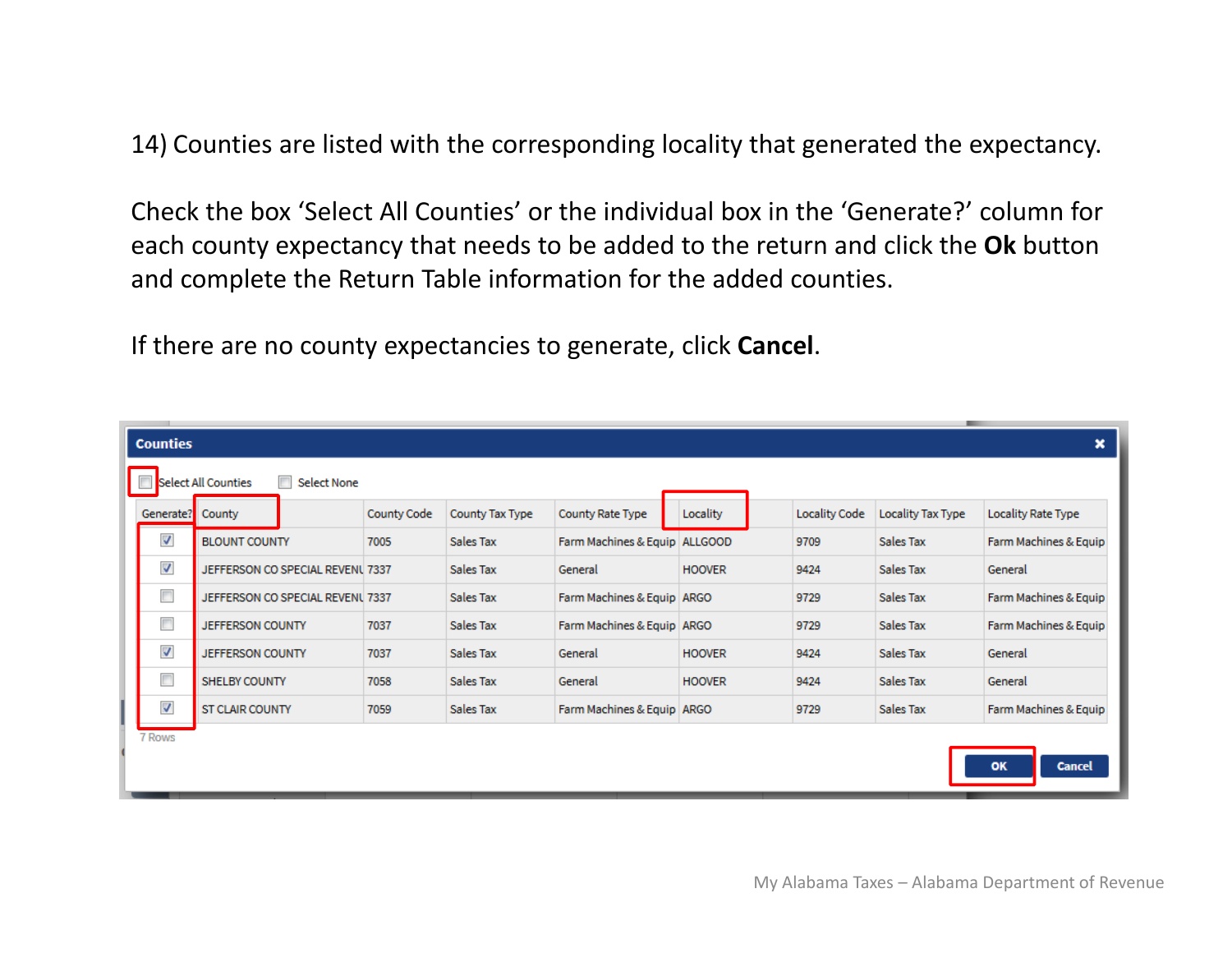| Filter                 |                                                                                            |                           |                       |                                             |                |
|------------------------|--------------------------------------------------------------------------------------------|---------------------------|-----------------------|---------------------------------------------|----------------|
|                        | $14 \leq 10f2$ <b>b&gt; B1</b> Show Errors 1-4 of 7                                        |                           |                       |                                             |                |
| Non-State Administered | $\sqrt{}$                                                                                  |                           |                       |                                             |                |
| <b>Locality Name</b>   | <b>HOOVER</b>                                                                              | <b>ALLGOOD</b>            | <b>ARGO</b>           | <b>BLOUNT COUNTY</b>                        |                |
| <b>Locality Code</b>   | 9424                                                                                       | 9709                      | 9729                  | 7005                                        |                |
| <b>Tax Type</b>        | <b>Sales Tax</b>                                                                           | Sales Tax                 | <b>Sales Tax</b>      | Sales Tax                                   |                |
| Rate Type              | General                                                                                    | Farm Machines & Equip     | Farm Machines & Equip | Farm Machines & Equip                       |                |
| <b>One-Time Filing</b> | $\blacksquare$                                                                             | F                         |                       |                                             | $\blacksquare$ |
| City/County Tax Acc't# | 054689                                                                                     |                           |                       |                                             |                |
| <b>Gross Amount</b>    | 5,165.00                                                                                   | 745.87                    |                       | Enter tax ID assigned by the City/County or |                |
| <b>Deductions</b>      | 654.00                                                                                     | 0.00                      | <b>TELETER</b>        | their tax administrator.<br><b>U.UU</b>     |                |
| <b>Taxable Amount</b>  | 4,511.00                                                                                   | 745.87                    | 62,456.35             | 0.00                                        |                |
| <b>Tax Rate</b>        | 3.0000                                                                                     | 3.0000                    | 1.5000                | 1.0000                                      |                |
| <b>Gross Tax</b>       | 135.33                                                                                     | 22.38                     | 936.85                | 0.00                                        |                |
|                        | Copy Record                                                                                | Copy Record               | Copy Record           | Copy Record                                 |                |
|                        | Delete this Record<br>FORM FIELD COLOR GUIDE: ADD INFO REQUIRED NIFO ONLY REEDS CORRECTION | <b>Delete this Record</b> | Delete this Record    | Delete this Record                          |                |

15) The selections from the County Expectancies have been added to the return. Complete any required information and enter the Gross Amount.

The Return Table will show 4 columns of locality data at <sup>a</sup> time, with a 5<sup>th</sup> blank column to add the next item. This page **1** shows **1‐4 of 7** entries. To move between table pages, click the numbers at the top of the table.

If there is an error, you can quickly get to the page with the error by either clicking on the page number with <sup>a</sup> red \* or by clicking **Show Errors** link.

Sort or **Filter** your entries. You can sort your entries by clicking the field name (Locality Code Name, Location Code, etc.) in the column on the far left that you want to sort by, or you can filter by typing in the **Filter** field the item that you want to find. To search and show only Hoover, type Hoover in the filter field.

After entering all data in the table, click the **OK** button to continue.

Cancel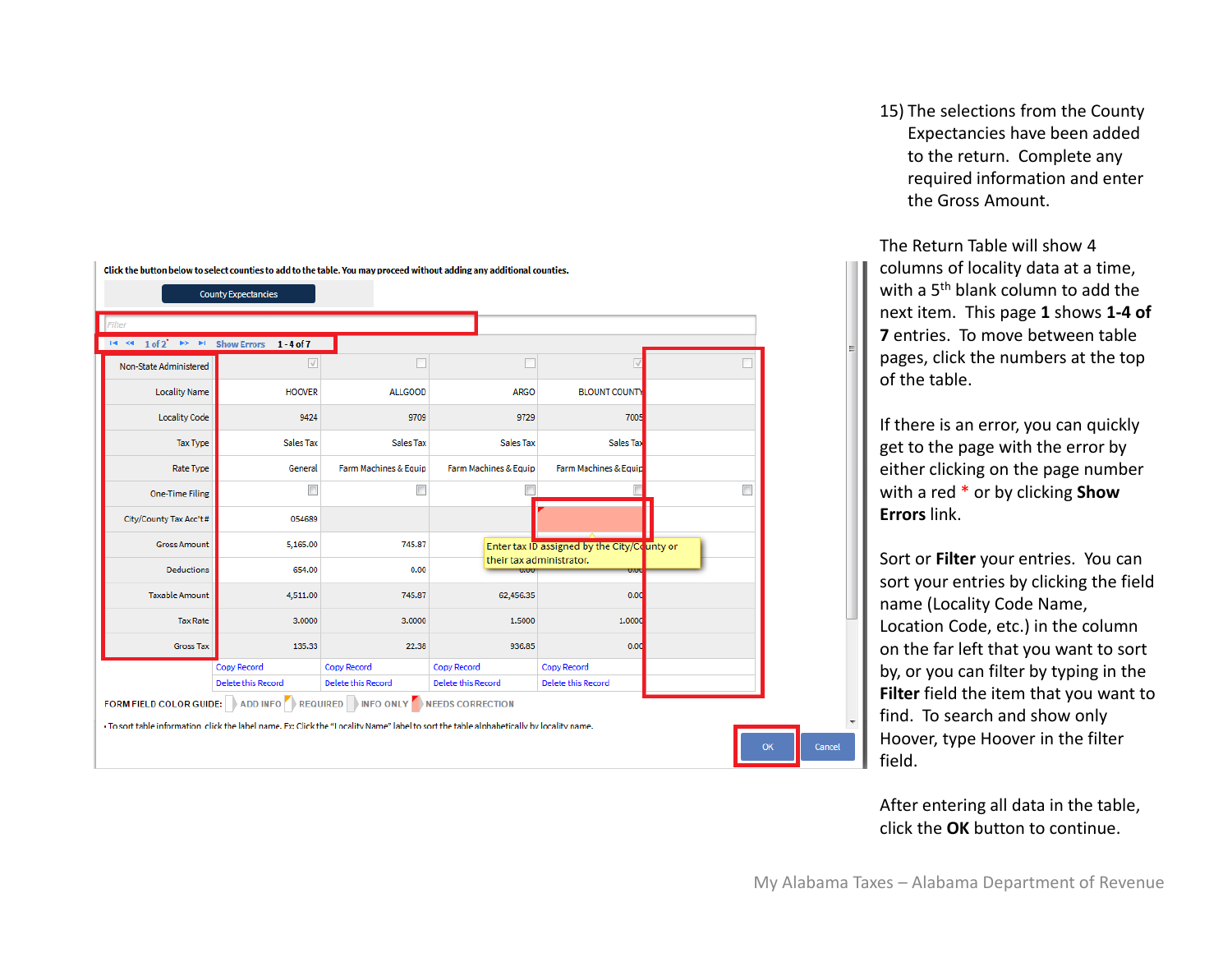16) Next to the **Return Table** button, <sup>a</sup> message and corresponding icon indicate the status of the Return Table.

If the Return Table is in error, all errors will need to be fixed before continuing.

Click the **Next** button once all the appropriate information is filled out on the return.

|                                          | or My Alabama Taxes > Local Tax > 31-Jan-2018 > Local Tax Return |  |
|------------------------------------------|------------------------------------------------------------------|--|
| 31-Jan-2018 Local Tax Return             |                                                                  |  |
| <b>Request Information</b>               |                                                                  |  |
| Username                                 |                                                                  |  |
| Pseudo Employer ID#                      | *****8984                                                        |  |
| <b>Local Tax</b>                         | LCL-R00                                                          |  |
| Name                                     | <b>LOCAL TAX UNIT ADOR</b>                                       |  |
| Period                                   | 31-Jan-2018                                                      |  |
| Due Date:                                | 20-Feb-2018                                                      |  |
| <b>Remit Due Date:</b>                   | 20-Feb-2018 4:00pm CT                                            |  |
| 1. Enter Data                            |                                                                  |  |
| <b>Local Tax Return</b>                  |                                                                  |  |
| Click here to edit ONE SPOT return table |                                                                  |  |
| <b>Return Table is valid</b>             |                                                                  |  |
| Save Draft<br>Cancel                     | Next<br><b>Previou</b>                                           |  |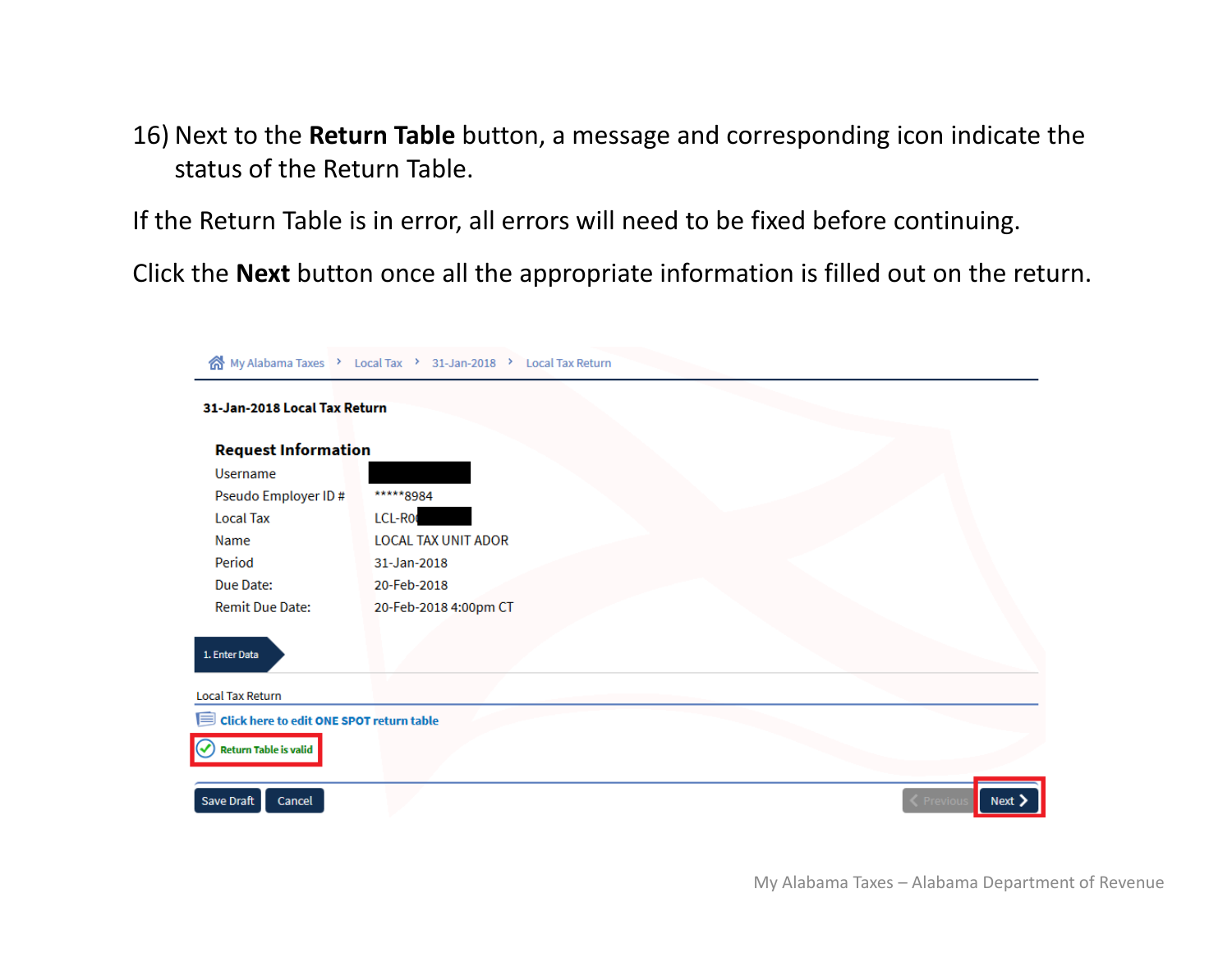| Period<br>Due Date:<br><b>Remit Due Date:</b><br>1. Enter Data | 31-Jan-2018<br>20-Feb-2018<br>20-Feb-2018 4:00pm CT<br>2. Overview |                                 |          |  |
|----------------------------------------------------------------|--------------------------------------------------------------------|---------------------------------|----------|--|
|                                                                |                                                                    |                                 |          |  |
| Local Tax Return (9501) Overview                               |                                                                    |                                 |          |  |
| <b>Total Item Count</b>                                        | $\overline{7}$                                                     | <b>Review Return Table</b><br>⊫ |          |  |
| State Administered (SA)                                        |                                                                    | Non-State Administered (NSA)    |          |  |
| <b>SA Line Items</b>                                           | 2                                                                  | <b>NSA line items</b>           | 5        |  |
| <b>SA Gross Tax</b>                                            | 959.23                                                             | <b>NSA Gross Tax</b>            | 857.57   |  |
| <b>SA Interest</b>                                             | 0.84                                                               | <b>NSA Interest</b>             | 0.76     |  |
| SA Late Pay Penalty                                            | 95.93                                                              | <b>NSA Late Pay Penalty</b>     | 85.76    |  |
| <b>SA Late File Penalty</b>                                    | 143.69                                                             | <b>NSA Late File Penalty</b>    | 262,46   |  |
| <b>SA Discount</b>                                             | 0.00                                                               | <b>NSA Discount</b>             | 0.00     |  |
| <b>SA Net Tax Due</b>                                          | 1,199.69                                                           |                                 |          |  |
| SA Credit Claimed<br>(ADOR Approved)                           | 0.00                                                               |                                 |          |  |
| SA Total Amount Due                                            | 1,199.69                                                           | <b>NSA Total Amount Due</b>     | 1,206.55 |  |

#### **Note to ACH Credit Filers:**

ACH Credit Payments must be made separately to the city/county or their tax administrators to avoid possible late pay penalties. Certain localities do not accept ACH Credit Method payments and will error when selected in the City/County drop-down above. If you wish to switch from ACH Credit Method to ACH Debit Method, please call our EFT Unit at 1-877-256-2447.

ADOR records indicate you are an EFT ACH Credit Method payer. You must initiate the payment(s) for the above transactions through your banking institution. Payment for state-administered city and county taxes must be made directly to the Alabama Department of Revenue's bank, and payment for self-administered city and county taxes must be made directly to the self-administered jurisdiction's bank or their tax administrator's bank. If you wish to switch from ACH Credit Method to ACH Debit Method, please call our EFT unit at 1-877-256-2447.

From the return confirmation page you can print a Payment Summary and an ACH Addenda Record Information file for your use in processing your ACH Credit Method payments. NOTE: To avoid losing your ACH Credit Method payment status, make payment to the correct payee and enter complete and accurate information in the TXP Banking Convention addenda record (found in the ACH Addenda Record Information file).

More information about ACH Credit Method requirements can be found here:

**ACH Credit Information** 



17) This summary page displays the amounts from each line of the Local Tax Return broken down by either State or Non‐StateAdministeredLocalities.

Penalty, Interest and Discounts aresummarized on this page.

The **Review Return Table** button displays <sup>a</sup> summary of the values entered into the return.

**く** Previous Submit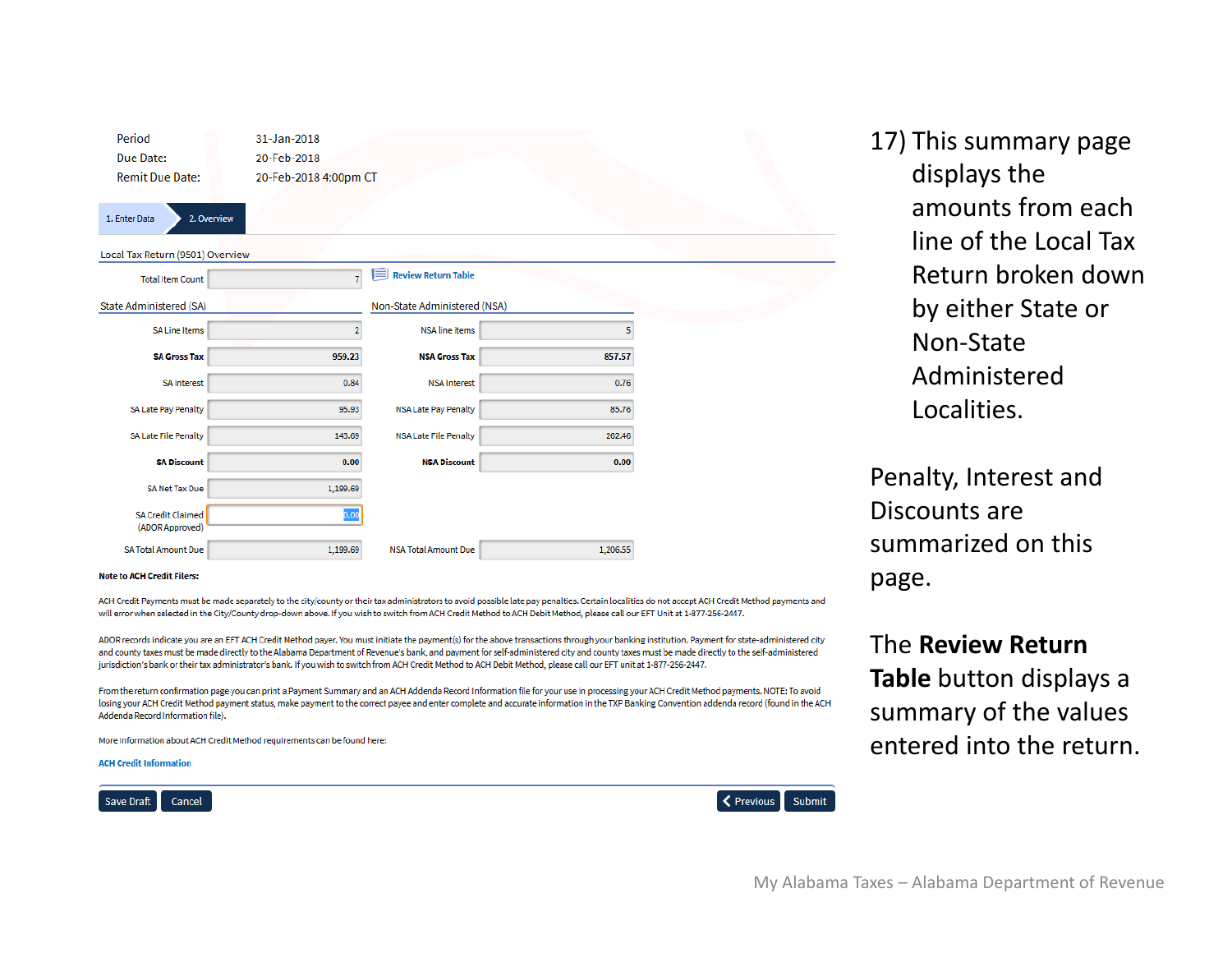### 18) An ADOR approved credit may be entered on this summary page on the **Credit Claimed (ADOR Approved)** line.

| Period<br>31-Jan-2018                                                                                                                                                                                                                                                                                                                                                                                                                                                                                                                                                 |                                    |
|-----------------------------------------------------------------------------------------------------------------------------------------------------------------------------------------------------------------------------------------------------------------------------------------------------------------------------------------------------------------------------------------------------------------------------------------------------------------------------------------------------------------------------------------------------------------------|------------------------------------|
| Due Date:<br>20-Feb-2018                                                                                                                                                                                                                                                                                                                                                                                                                                                                                                                                              |                                    |
| <b>Remit Due Date:</b><br>20-Feb-2018 4:00pm CT                                                                                                                                                                                                                                                                                                                                                                                                                                                                                                                       |                                    |
|                                                                                                                                                                                                                                                                                                                                                                                                                                                                                                                                                                       |                                    |
| 1. Enter Data<br>2. Overview                                                                                                                                                                                                                                                                                                                                                                                                                                                                                                                                          |                                    |
| Local Tax Return (9501) Overview                                                                                                                                                                                                                                                                                                                                                                                                                                                                                                                                      |                                    |
| Review Return Table<br>$\overline{7}$<br><b>Total Item Count</b>                                                                                                                                                                                                                                                                                                                                                                                                                                                                                                      |                                    |
| State Administered (SA)<br>Non-State Administered (NSA)                                                                                                                                                                                                                                                                                                                                                                                                                                                                                                               | <b>NOTE:</b> Credits cannot        |
| <b>SA Line Items</b><br>$\overline{2}$<br><b>NSA line items</b>                                                                                                                                                                                                                                                                                                                                                                                                                                                                                                       | 5<br>be used in MAT/ONE            |
| 959.23<br><b>NSA Gross Tax</b><br><b>SA Gross Tax</b>                                                                                                                                                                                                                                                                                                                                                                                                                                                                                                                 | 857.57<br><b>SPOT on Non-State</b> |
| <b>SA Interest</b><br>0.84<br><b>NSA Interest</b>                                                                                                                                                                                                                                                                                                                                                                                                                                                                                                                     | 0.76<br>Administered liabilities.  |
| <b>SA Late Pay Penalty</b><br>95.93<br><b>NSA Late Pay Penalty</b>                                                                                                                                                                                                                                                                                                                                                                                                                                                                                                    | 85.76                              |
| <b>SA Late File Penalty</b><br><b>NSA Late File Penalty</b><br>143.69                                                                                                                                                                                                                                                                                                                                                                                                                                                                                                 | 262.46                             |
| <b>SA Discount</b><br>0.00<br><b>NSA Discount</b>                                                                                                                                                                                                                                                                                                                                                                                                                                                                                                                     | 0.00                               |
| SA Net Tax Due<br>1,199.69                                                                                                                                                                                                                                                                                                                                                                                                                                                                                                                                            |                                    |
| SA Credit Claimed<br>(ADOR Approved)                                                                                                                                                                                                                                                                                                                                                                                                                                                                                                                                  |                                    |
| <b>SA Total Amount Due</b><br>1,199.69<br><b>NSA Total Amount Due</b>                                                                                                                                                                                                                                                                                                                                                                                                                                                                                                 | 1,206.55                           |
| <b>Note to ACH Credit Filers:</b>                                                                                                                                                                                                                                                                                                                                                                                                                                                                                                                                     | Click the                          |
| ACH Credit Payments must be made separately to the city/county or their tax administrators to avoid possible late pay penalties. Certain localities do not accept ACH Credit Method payments and<br>will error when selected in the City/County drop-down above. If you wish to switch from ACH Credit Method to ACH Debit Method, please call our EFT Unit at 1-877-256-2447.                                                                                                                                                                                        | <b>Submit button.</b>              |
| ADOR records indicate you are an EFT ACH Credit Method payer. You must initiate the payment(s) for the above transactions through your banking institution. Payment for state-administered city<br>and county taxes must be made directly to the Alabama Department of Revenue's bank, and payment for self-administered city and county taxes must be made directly to the self-administered<br>jurisdiction's bank or their tax administrator's bank. If you wish to switch from ACH Credit Method to ACH Debit Method, please call our EFT unit at 1-877-256-2447. |                                    |
| From the return confirmation page you can print a Payment Summary and an ACH Addenda Record Information file for your use in processing your ACH Credit Method payments. NOTE: To avoid<br>losing your ACH Credit Method payment status, make payment to the correct payee and enter complete and accurate information in the TXP Banking Convention addenda record (found in the ACH<br>Addenda Record Information file).                                                                                                                                            |                                    |
| More information about ACH Credit Method requirements can be found here:                                                                                                                                                                                                                                                                                                                                                                                                                                                                                              |                                    |
|                                                                                                                                                                                                                                                                                                                                                                                                                                                                                                                                                                       |                                    |
| <b>ACH Credit Information</b>                                                                                                                                                                                                                                                                                                                                                                                                                                                                                                                                         |                                    |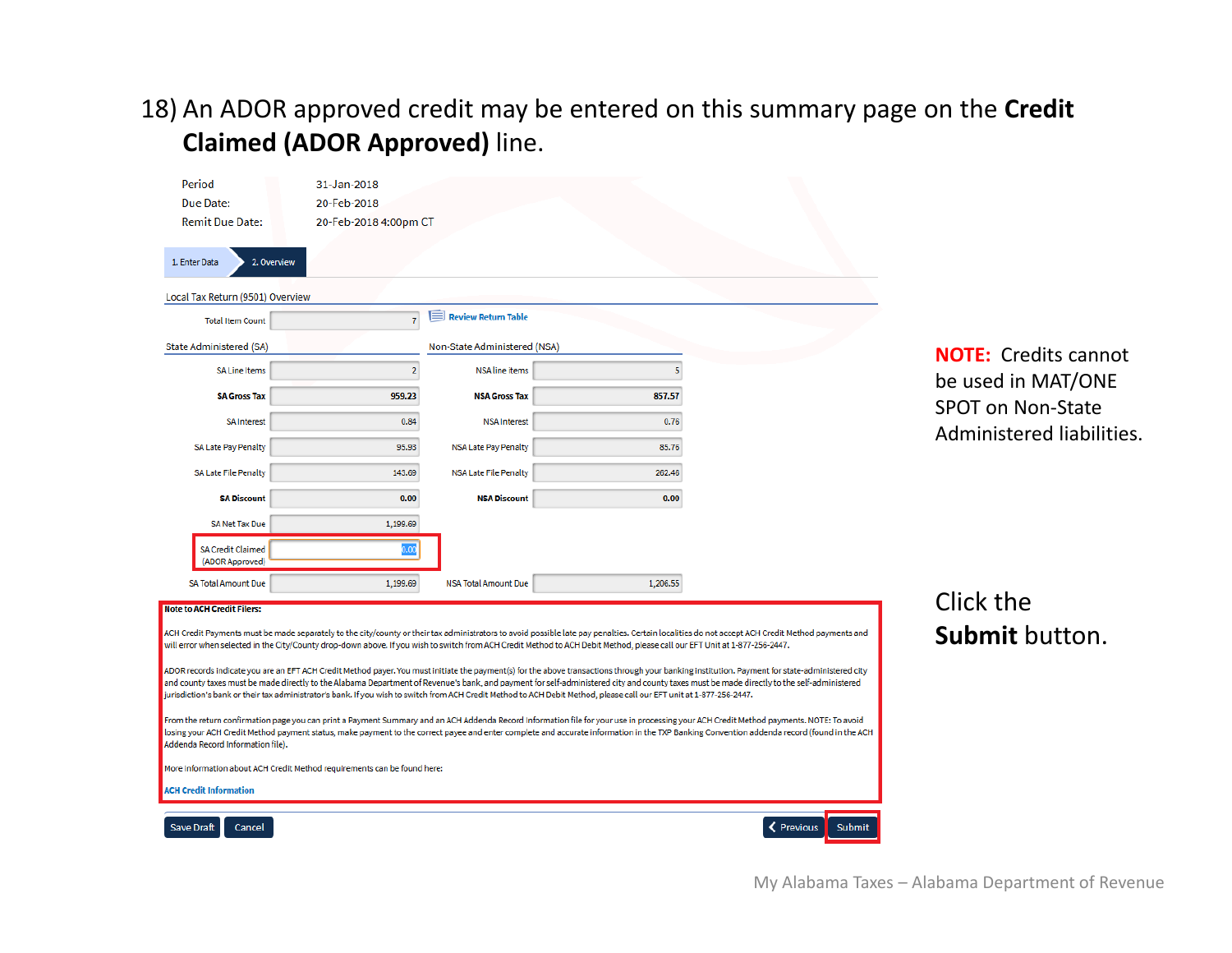19) You must enter the Password and Click Yes to authorize the submission of the return and payment.

|            | Are you sure you want to submit this request? |                                                                                                   |
|------------|-----------------------------------------------|---------------------------------------------------------------------------------------------------|
| signature. |                                               | You are required to re-enter your password to verify this request. Your password will act as your |
| Password   |                                               |                                                                                                   |
|            |                                               | <b>Yes</b><br><b>No</b>                                                                           |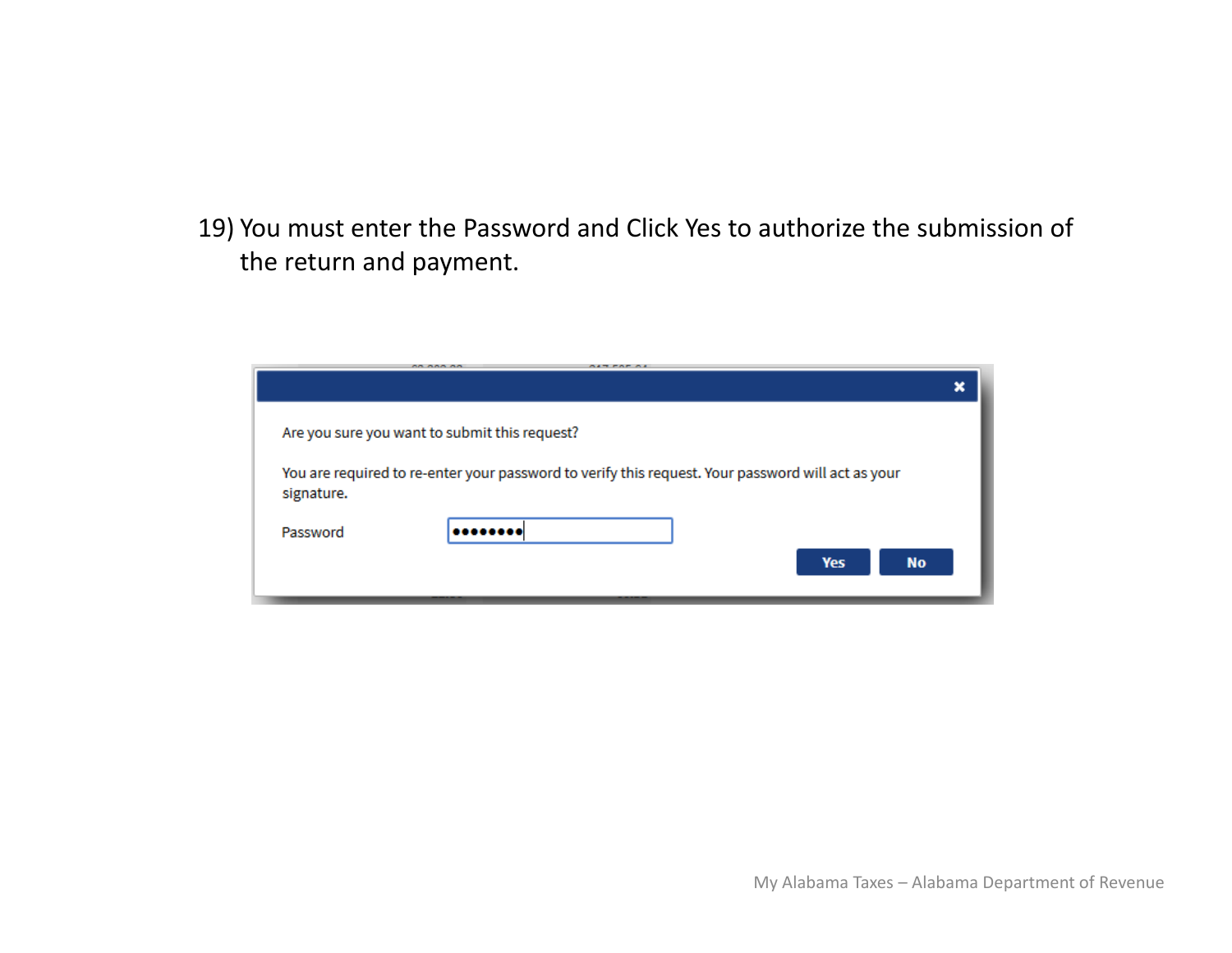20) The return has been submitted. A copy of this confirmation message and <sup>a</sup> copy of the return can be printed. **Note the reminders regarding ACH Credit Payments.**

Click the **ACH Credit Addenda** button to view the Addenda Record required information for ACH Credit payments to ADOR and to each NSA locality.



ACH Credit method payers must contact the Non-State Administered local government for their banking information.

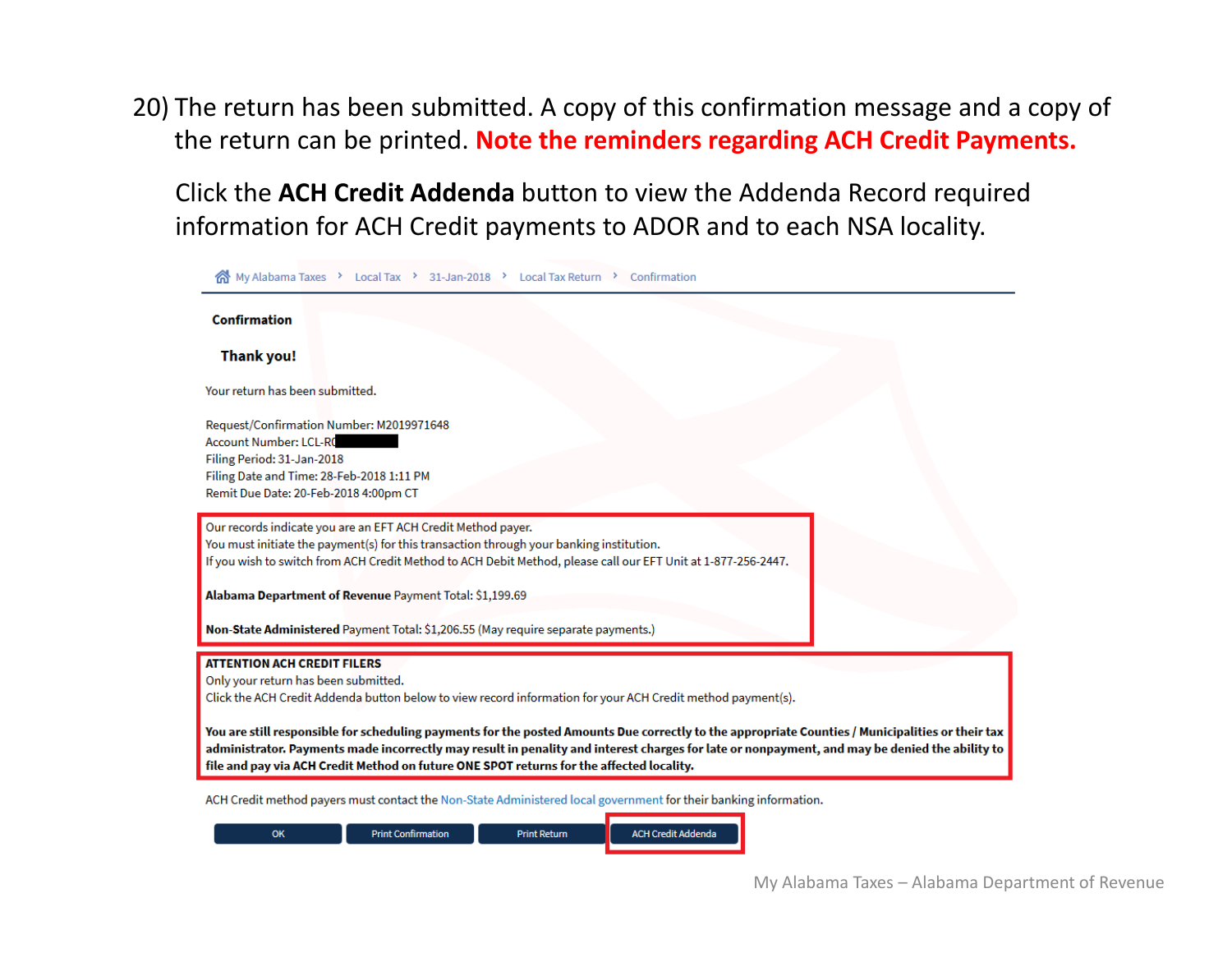21) This ACH Credit Payment Info Addenda Record PDF will be generated and can be printed or saved. The taxpayer can use the information provided in this file to create their addenda record for each payment due.



LCL-I

ALABAMA DEPARTMENT OF REVENUE SALES AND USE TAX DIVISION PO BOX 327790, MONTGOMERY AL 36132-7790

Form: 9501 **MAT Confirmation:** M2019971648

#### Alabama Local Tax Return - Credit Addenda Record

| <b>T FOR THE PERIOD OF</b> | <b>DATE RETURN FILED</b>    | <b>DUE DATE</b>      |
|----------------------------|-----------------------------|----------------------|
| 1-Jan-2018                 | PM<br>10<br>"K-Feh-∑<br>х ш | <sup>11</sup> Heb 22 |
|                            |                             |                      |

Name: LOCAL TAX UNIT ADOR

Address: 50 N RIPLEY ST MONTGOMERY AL 36130-1001

You are responsible for scheduling payments for the posted Amounts Due correctly to the appropriate Counties / Municipalities or their tax administrator. Payments made incorrectly may result in penality and interest charges for late or nonpayment, and may be denied the ability to file and pay via ACH Credit Method on future ONE SPOT returns for the affected locality.

ACH Credit Method payers must contact the Non-State Administered local government or their tax administrator for their banking information: http://revenue.alabama.gov/salestax/online/selfadmin.cfm

|             | Data Required in Free Form Area of Addenda Record for ACH Credit Payments: |        |                                                        |     |   |     |                                          |                                      |           |                |           |            |           |                    |           |                        |            |                   |
|-------------|----------------------------------------------------------------------------|--------|--------------------------------------------------------|-----|---|-----|------------------------------------------|--------------------------------------|-----------|----------------|-----------|------------|-----------|--------------------|-----------|------------------------|------------|-------------------|
| Payee       | <b>Locality Name</b>                                                       | Record | Addenda Segment<br>Type Type Code Identifier Separator |     |   |     | Taxpayer ID Separator Tax Code Separator | <b>Tax Period</b><br><b>End Date</b> | Separator | Amount<br>Type | Separator | Amount     | Separator | 18 space<br>Filler | Separator | Confirmation<br>Number | Terminator | 6 space<br>Filler |
| SELF        | <b>HOOVER</b>                                                              |        | 05                                                     | TXP |   | SC  | 04801                                    | 180131                               |           |                | ۰         | 0000019898 | ٠         |                    |           | M2019971648            |            |                   |
| SELF        | JEFFERSON CO<br><b>SPECIAL</b><br><b>REVENUE</b>                           |        | 05                                                     | TXP |   | SC  | 04801                                    | 180131                               | ٠         |                | ۰         | 0000009966 | ٠         |                    |           | M2019971648            |            |                   |
| SELF        | <b>ST CLAIR</b><br>COUNTY                                                  |        | 05                                                     | TXP | ٠ | SC  | 04801<br>۰                               | 180131                               |           |                |           | 0000075003 | ٠         |                    |           | M2019971648            |            |                   |
| <b>SELF</b> | <b>JEFFERSON</b><br>COUNTY                                                 |        | 05                                                     | TXP | ٠ | SC. | 04801<br>۰                               | 180131                               | ٠         |                |           | 0000009966 | ۰         |                    |           | M2019971648            |            |                   |

#### NOTE:

To avoid unnecessary correspondence regarding missing ACH Credit payments, it is important to provide the correct information in the Addenda Record so that the payments will quickly and accurately match to the returns.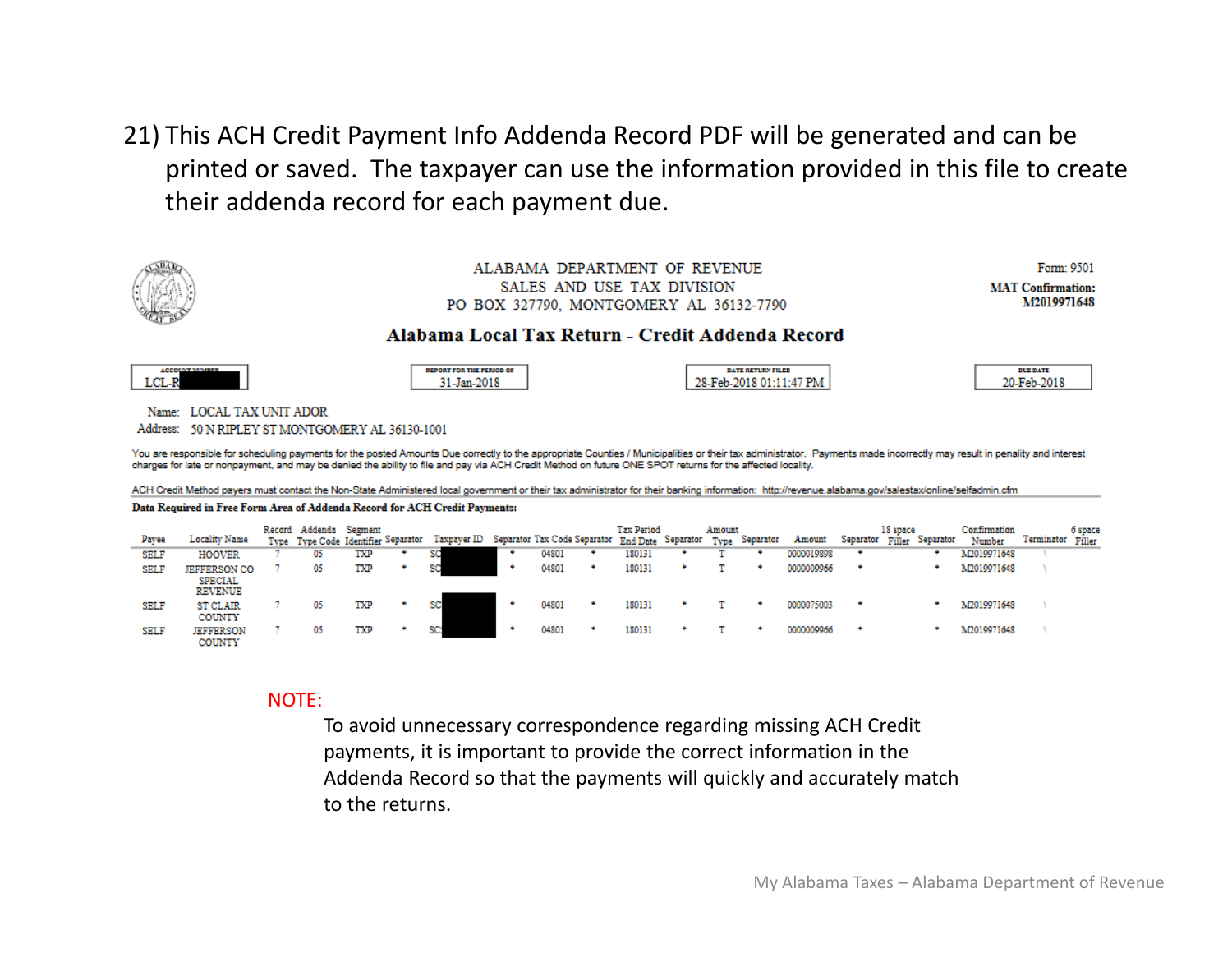22) Until 4:00 p.m. Central Standard Time, the filing will be in <sup>a</sup> 'Pending…' status. While in <sup>a</sup> 'Pending…' status, the return can be edited by clicking either the 'File or view <sup>a</sup> return' or 'Local Tax Return/Payment for…' link.

|                                                                                                                                           | The Local Tax return has been updated. Please take a moment to familiarize yourself with the new layout. |                                          |
|-------------------------------------------------------------------------------------------------------------------------------------------|----------------------------------------------------------------------------------------------------------|------------------------------------------|
| Period<br><b>LOCAL TAX UNIT ADOR</b><br>*****8984<br>Local Tax<br><b>LCL-R</b><br>$\Rightarrow$ 31-Jan-2018<br><b>Balance: \$1,199.69</b> | <b>Period Alerts</b><br>Pay outstanding balance: \$1,199.69<br>There is 1 unread message<br>Ð            | 目<br>I Want To<br>File or view a return  |
| 賱<br>Summary                                                                                                                              | <b>Period Activity</b>                                                                                   |                                          |
| Balance                                                                                                                                   | 28-Feb-2018<br>Pending<br>\$1,199.69                                                                     | Local Tax Return/Payment for 31-Jan-2018 |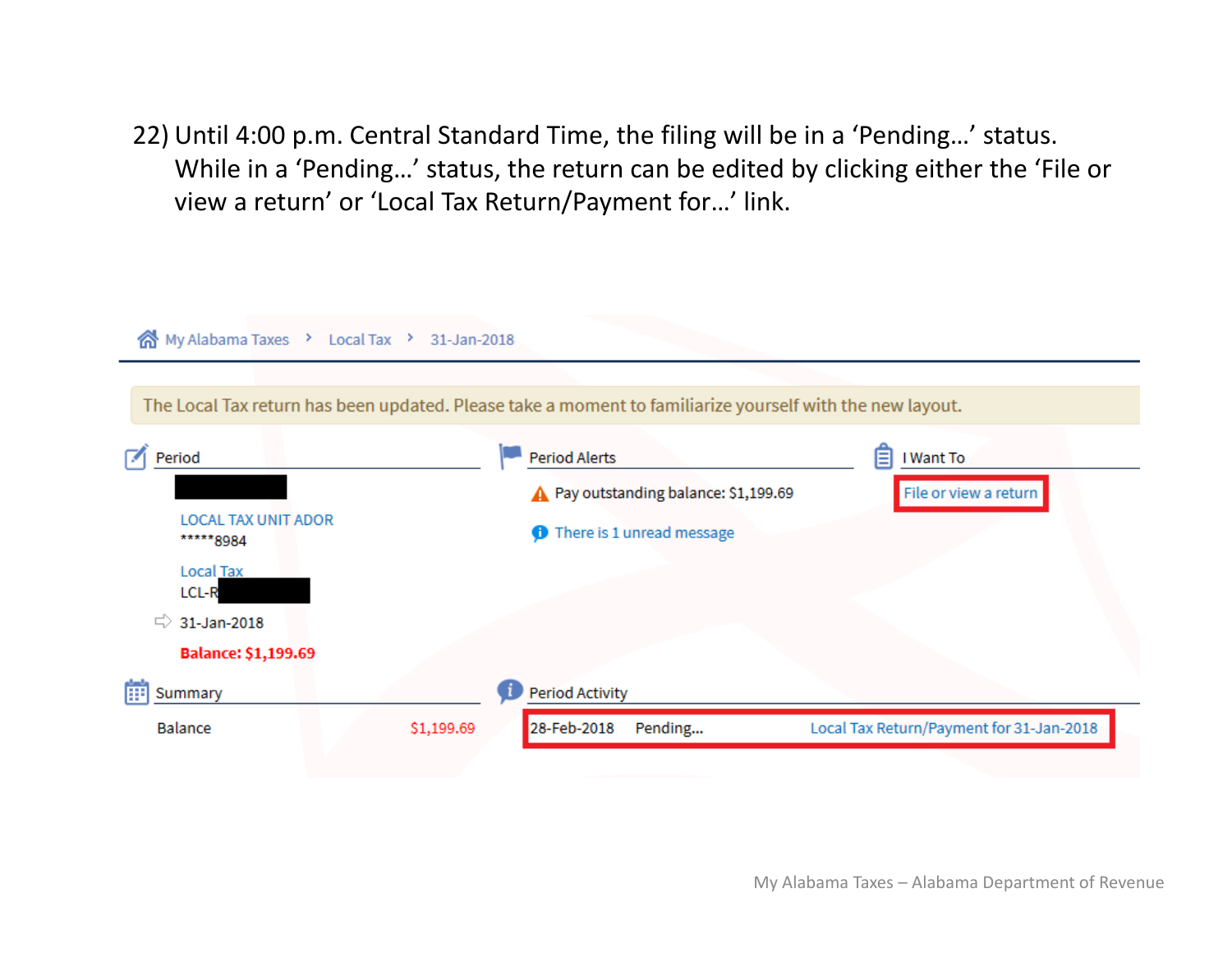23) Click the 'Edit' link to make adjustments to the filing while it is in <sup>a</sup> 'Pending…' status.

| Submission                                       | <b>Status</b>                            |
|--------------------------------------------------|------------------------------------------|
|                                                  | $\checkmark$ Pending                     |
| <b>LOCAL TAX UNIT ADOR</b><br>*****8984          | Local Tax Return/Payment for 31-Jan-2018 |
| <b>Local Tax</b><br>LCL-R0                       | Confirmation #2-019-971-648              |
| 31-Jan-2018                                      | Submitted 28-Feb-2018                    |
| $\Rightarrow$<br>Submission<br>Amount \$1,199.69 | View                                     |
|                                                  | Print                                    |
|                                                  | Edit                                     |
|                                                  | Delete                                   |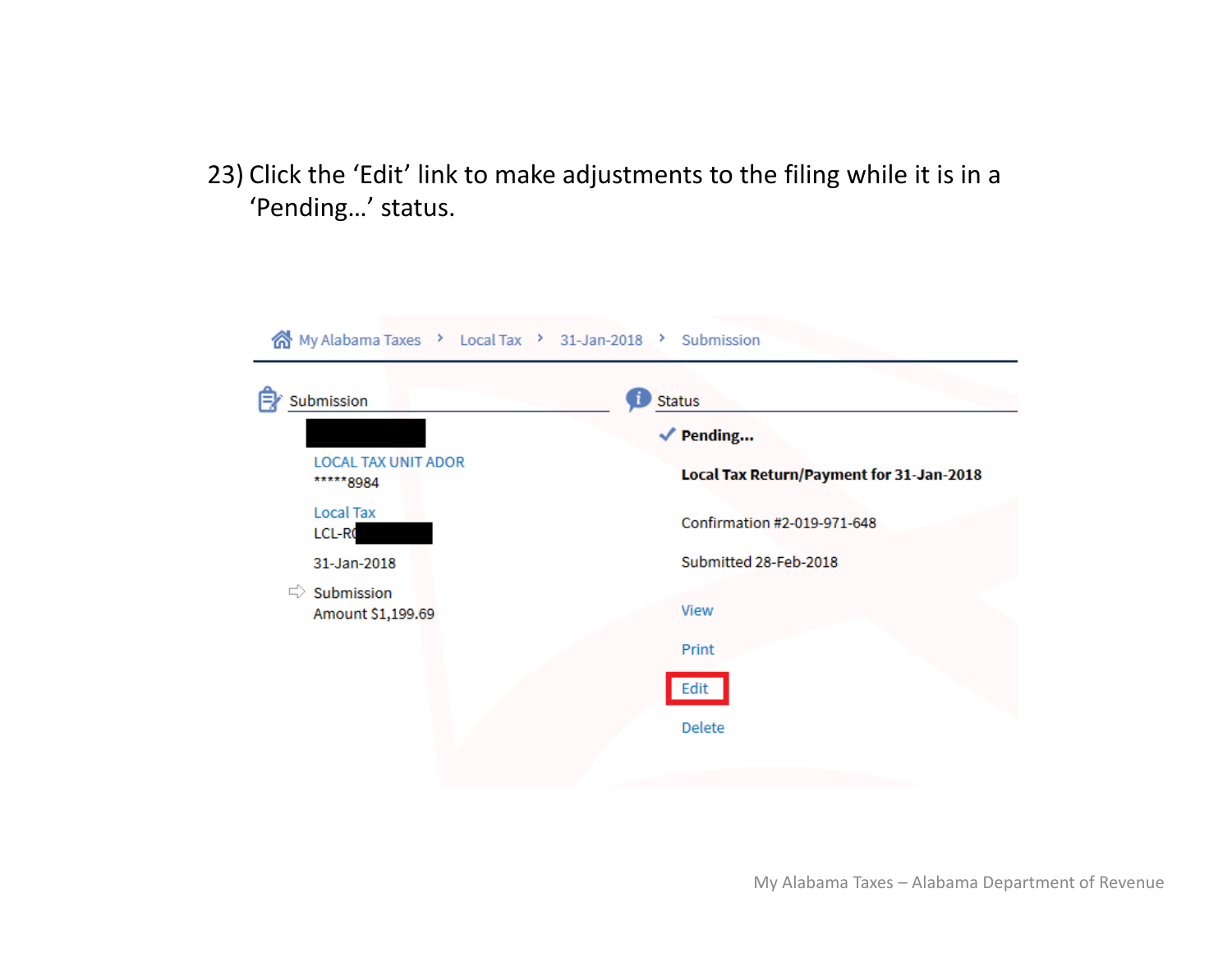24) To print <sup>a</sup> copy of the ACH Credit Addenda information after the Local Tax return is no longer pending, click on the Received or Processed 'Local Tax Return' link in the Period Activity section.

| Home » Local Tax » 30-Nov-2017                         |           |                 |                                    |                                          |
|--------------------------------------------------------|-----------|-----------------|------------------------------------|------------------------------------------|
| Period                                                 |           | Period Alerts   |                                    | E<br>I Want To                           |
| <b>LOCAL TAX UNIT ADOR</b><br>*****8984                |           |                 | <b>f</b> There is 1 unread message | File or view a return                    |
| <b>Local Tax</b><br>LCL-R00                            |           |                 |                                    |                                          |
| $\Rightarrow$<br>30-Nov-2017<br><b>Balance: \$0.00</b> |           |                 |                                    |                                          |
| 餔<br>Summary                                           |           | Period Activity |                                    |                                          |
| Tax                                                    | \$517.77  | 19-Dec-2017     | Posted                             | State Administered Payment for \$517.76  |
| Credit                                                 | (S517.77) | 11-Dec-2017     | Received                           | Local Tax Return                         |
|                                                        |           | 11-Dec-2017     | Processed                          | Local Tax Return/Payment for 30-Nov-2017 |